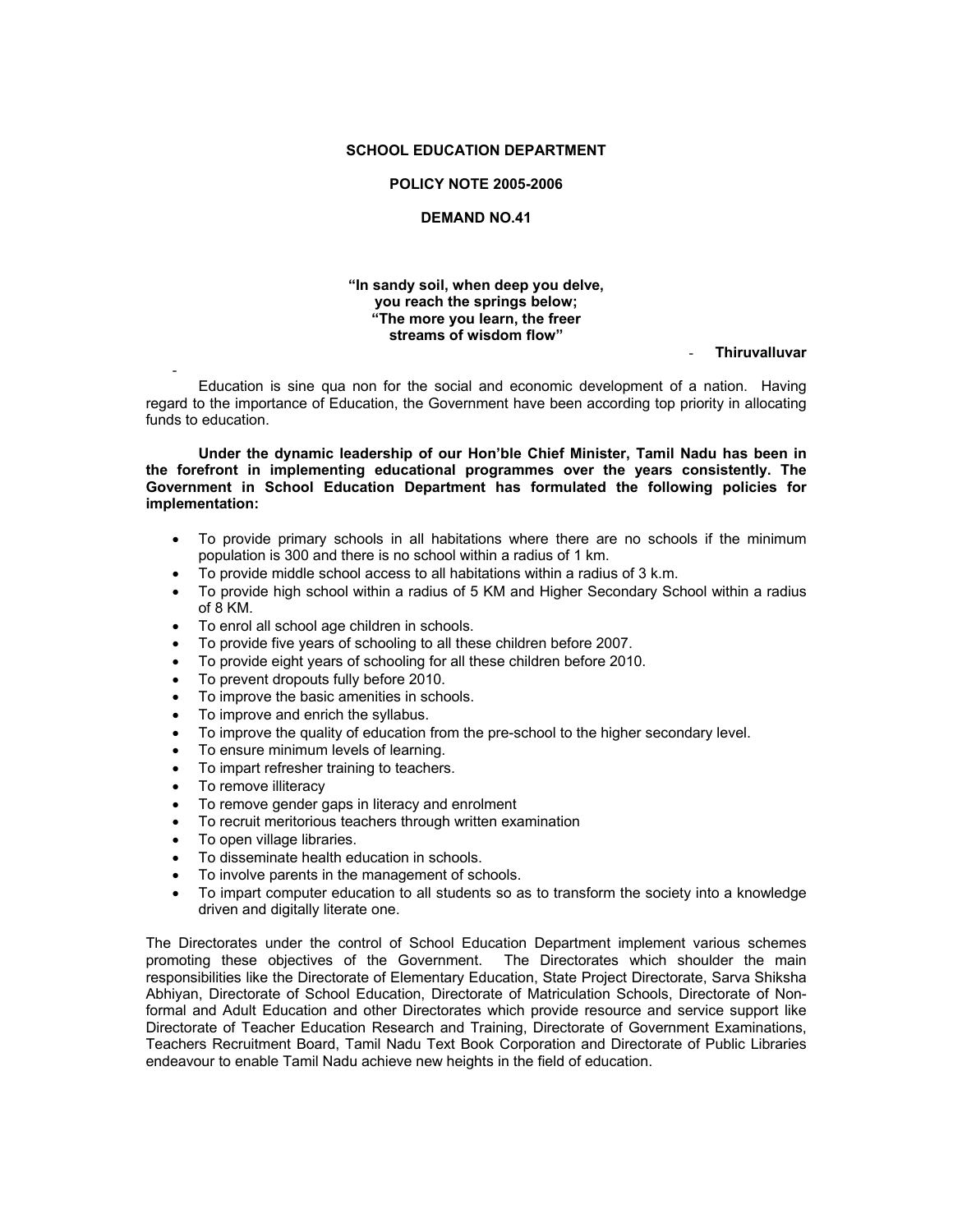# **FINANCIAL OUTLAY**

 The outlay for School Education in 2005-2006 in Demand No. 41 is Rs. 4348.01 crores. Of this, Rs.377.63 crores is under Plan schemes.

# **Budget Estimate for 2005-2006**

| <b>Head of Account</b>        |                                               | Plan           | Non-plan                 | Total         |
|-------------------------------|-----------------------------------------------|----------------|--------------------------|---------------|
|                               |                                               |                | (Rupees in lakhs)        |               |
|                               | 2059 Public Works-                            | $\overline{a}$ | 1530.07                  | 1530.07       |
|                               | Maintenance and repairs                       |                |                          |               |
| οf                            |                                               |                |                          |               |
|                               | Government<br>school                          |                |                          |               |
|                               | buildings                                     |                |                          |               |
|                               | 2202 General Education                        |                |                          |               |
| 01                            | <b>Elementary Education</b>                   | 16529.64       | 199108.2<br>7            | 215637.9<br>1 |
| 02                            | <b>Secondary Education</b>                    | 6801.21        | 191378.4<br>4            | 198179.6<br>5 |
| 04                            | <b>Adult Education</b>                        | 43.00          | 57.97                    | 100.97        |
| 05                            | Language Development                          | 3.00           | 414.75                   | 417.75        |
| 80                            | General<br>Other                              | 0.01           | $\overline{\phantom{0}}$ | 0.01          |
|                               | Expenditure                                   |                |                          |               |
|                               | <b>Total - General Education</b>              | 23376.86       | 390959.4<br>3            | 414336.2<br>9 |
| 2204 Sports & Youth Services  |                                               | 236.57         | 101.77                   | 338.34        |
|                               | 2205 Public Libraries                         |                | 1502.28                  | 1502.28       |
|                               | 2225 Welfare of SC/ST and<br>other BCs        | 1795.91        | 20.42                    | 1816.33       |
|                               | 2235 Social Security & Welfare                | Ξ.             | 185.51                   | 185.51        |
|                               | 2251Secretariat<br>Social<br>Services         | --             | 223.69                   | 223.69        |
|                               | 2505Rural Employment                          | 4787.69        | $\overline{\phantom{a}}$ | 4787.69       |
| 4202Capital<br>Outlay<br>on   |                                               | 7565.72        | $-$                      | 7565.72       |
| Education, Sports, Art<br>and |                                               |                |                          |               |
| Culture                       |                                               |                |                          |               |
|                               | 7610-Loans to<br>Government<br>Servants, etc. | $\overline{a}$ | 15.00                    | 15.00         |
| 7615Miscellaneous Loan        |                                               | L.             | 0.50                     | 0.50          |
| Add Recoveries                |                                               |                |                          | 2500.00       |
|                               | <b>GRAND TOTAL</b>                            | 37762.75       | 394538.6<br>7            | 434801.4<br>2 |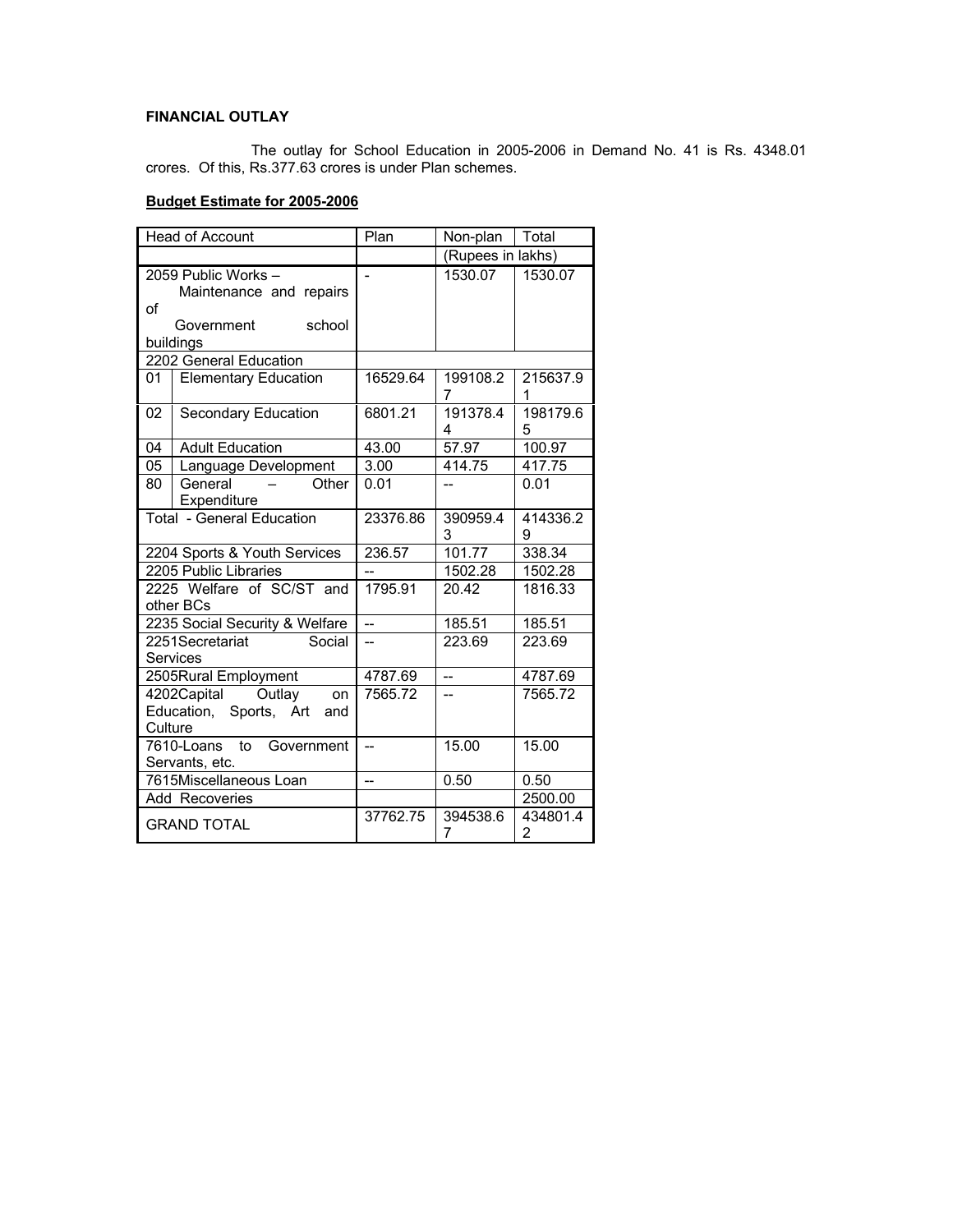New Schemes under Part II for the year 2005-2006

|                 | <b>Allocated Outlay</b>                                                                                                                                                 |                          |                          |
|-----------------|-------------------------------------------------------------------------------------------------------------------------------------------------------------------------|--------------------------|--------------------------|
| SI.             | Description of the schemes                                                                                                                                              | Plan                     | Non-plan                 |
| No.             |                                                                                                                                                                         | Schemes                  | Schemes                  |
|                 |                                                                                                                                                                         | Rs. in lakhs             |                          |
| 1               | Supply of Computers to<br>100<br>Assistant Elementary Educational<br>Offices at a unit cost of Rs.50000/-                                                               |                          | 50.00                    |
| 2               | of<br>16<br>Supply<br>photo<br>copier<br>machines to the Directorate<br>οf<br>Elementary Education<br>15<br>and<br><b>District</b><br>Elementary Educational<br>Offices | $\overline{a}$           | 15.00                    |
| 3               | Provision of personal computers to<br>officers<br>in<br>the Elementary<br>3.<br>Education<br>Directorate<br>(3)<br>x<br>Rs.50000)                                       | $\overline{a}$           | 1.50                     |
| 4               | Installation of new EPABX Board<br>for the Directorate of Elementary<br>Education                                                                                       | $\overline{a}$           | 1.56                     |
| 5               | Construction of office building to 4<br>District Elementary Educational<br>Offices (unit cost of Rs.7.68 lakhs)                                                         | 30.72                    | --                       |
| 6               | Construction of Office buildings to 5<br>Assistant Elementary Educational<br>Offices (unit cost of Rs.7.00 lakhs)                                                       | 35.00                    |                          |
| 7               | Upgrading of 60 High Schools into<br><b>Higher Secondary Schools</b>                                                                                                    |                          | 157.76                   |
| 8               | Upgrading of 90 Middle schools in<br>to High Schools                                                                                                                    | $\overline{a}$           | 167.63                   |
| 9               | Computerisation of Directorate of<br>School Education                                                                                                                   | Ξ.                       | 10.00                    |
| 10              | Computerisation of 30 District<br>Educational<br><b>Officers</b><br>offices<br>at<br>Rs.55000/- per office                                                              | $\overline{a}$           | 16.50                    |
| $\overline{11}$ | Provision of 2 photocopiers and<br>one fax machine for the Directorate<br>of School Education                                                                           | <u></u>                  | 2.50                     |
| 12              | Replacement of EPABX Board in<br>the Directorate of School Education                                                                                                    | $\overline{\phantom{a}}$ | 2.00                     |
| 13              | Provision of Science equipments<br>for 50 High Schools and 100 Higher<br>Secondary Schools                                                                              | 90.00                    |                          |
| 14              | Supply of teaching appliances for<br>50 High Schools and 75 Higher<br>Secondary Schools                                                                                 | 30.00                    | --                       |
| 15              | Increasing Library access for 130<br>Schools and 96<br>High<br>Higher<br><b>Secondary Schools</b>                                                                       | 37.50                    |                          |
| 16.             | Establishing<br>English<br>Language<br>teaching<br>laboratories<br>for<br>200<br>Higher Secondary Schools and 100<br><b>High Schools</b>                                | 150.00                   | --                       |
| 17              | Providing Computer Education for<br>90 Higher Secondary Schools                                                                                                         | 200.00                   | $\overline{\phantom{a}}$ |
| 18              | Inservice/Orientation<br>programme                                                                                                                                      | 50.00                    |                          |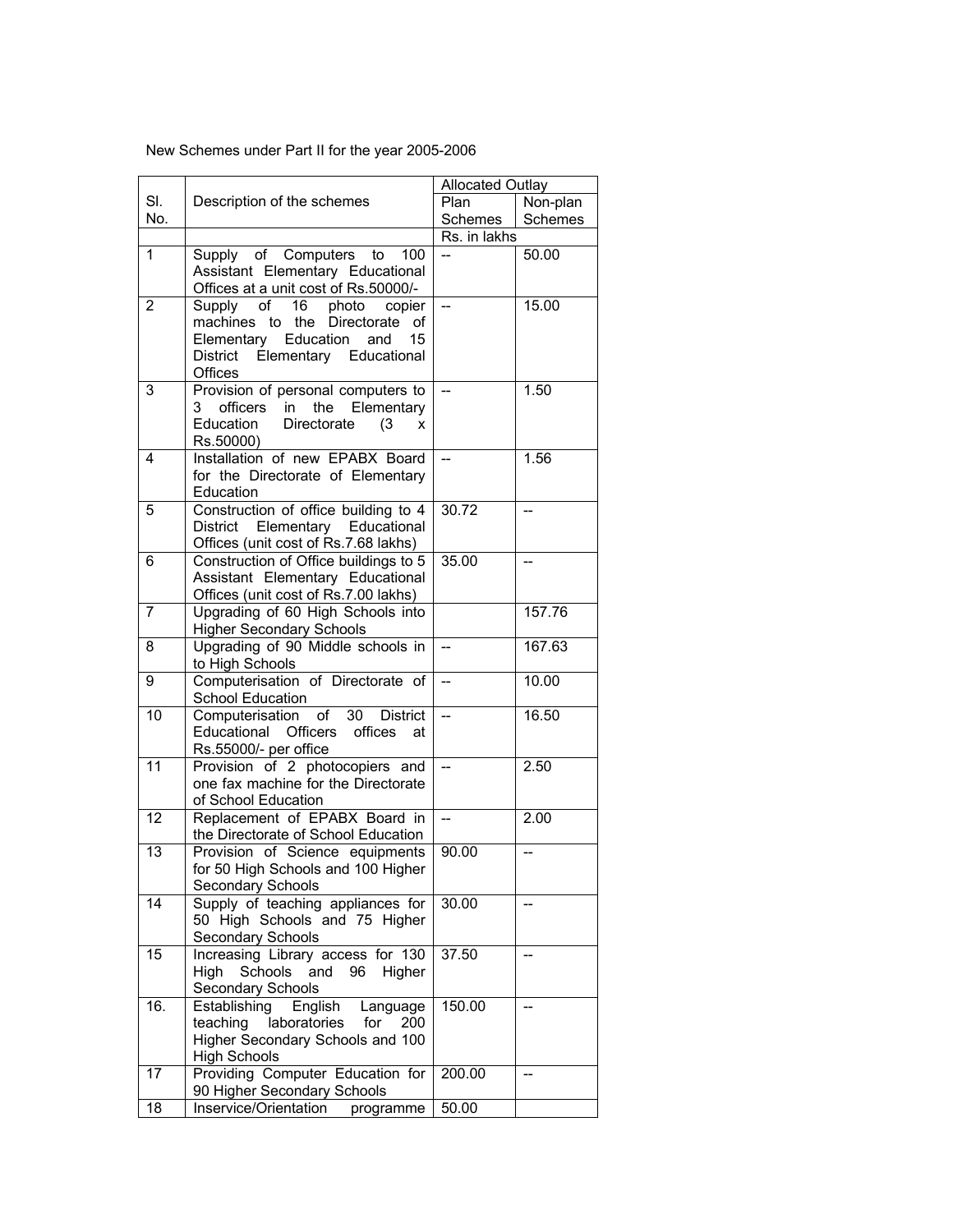|     | for Secondary and Higher<br>Secondary Teachers                                                                                                                                             |         |        |
|-----|--------------------------------------------------------------------------------------------------------------------------------------------------------------------------------------------|---------|--------|
| 19  | Supply of teaching- tools<br>for<br>80<br>new subjects for<br>teaching<br><b>Higher Secondary Schools</b>                                                                                  | 96.00   |        |
| 20  | Evaluation training programme for<br>consistency in framing of questions<br>and training programme to Chief<br>Superintending / Chief Examiners of<br><b>Higher Secondary examinations</b> | 10.00   |        |
| 21. | Special Literacy Programme<br>for<br>educationally<br>women<br>in<br>43<br>backward blocks                                                                                                 | 43.00   |        |
| 22. | Computerisation of Directorate of<br>Teacher Education, Research and<br>Training                                                                                                           |         | 8.44   |
| 23. | Machinaries and equipments like<br>DVD, VCD, Public address system,<br>TV etc. for the Directorate<br>Ωf<br>Teacher Education, Research and<br>Training                                    |         | 4.00   |
| 24. | for<br>Educational<br>Hardware<br>Television Studio in the Directorate<br>of Teacher Education, Research<br>and Training                                                                   |         | 31.50  |
| 25. | for<br>Software<br>preparation<br>Ωf<br>Educational TV programme                                                                                                                           |         | 24.36  |
| 26. | Duplication and distribution of video<br>programmes to District Institutes of<br><b>Education and Training</b>                                                                             |         | 6.00   |
| 27  | Orientation to quality assurance in<br>Matriculation schools for the school<br>heads                                                                                                       |         | 7.00   |
| 28  | Orientation to teachers for IX std.<br>working in Matriculation/ Higher<br>Secondary Schools in the revised<br>syllabus                                                                    |         | 25.00  |
|     | Total                                                                                                                                                                                      | 772.22  | 530.75 |
|     |                                                                                                                                                                                            | 1302.97 |        |

# **Important achievements during 2001-2005**

During 2001-2002, the scheme "Education for All" was introduced in all districts of the State to provide basic education to all children in the age group of 6-14. An outlay of Rs.1649 crores has been envisaged for this scheme during the X Plan period.

Under the scheme of Education for All, activities like opening of new schools, construction of school buildings, construction of Block and Cluster Resource centres, training of teachers, providing drinking water, toilet facilities and maintenance of schools etc. have been undertaken at a cost of Rs.357.15 crores up to 31.3.2004. The activities at a cost of Rs.449.04 crores are under implementation during 2004-2005.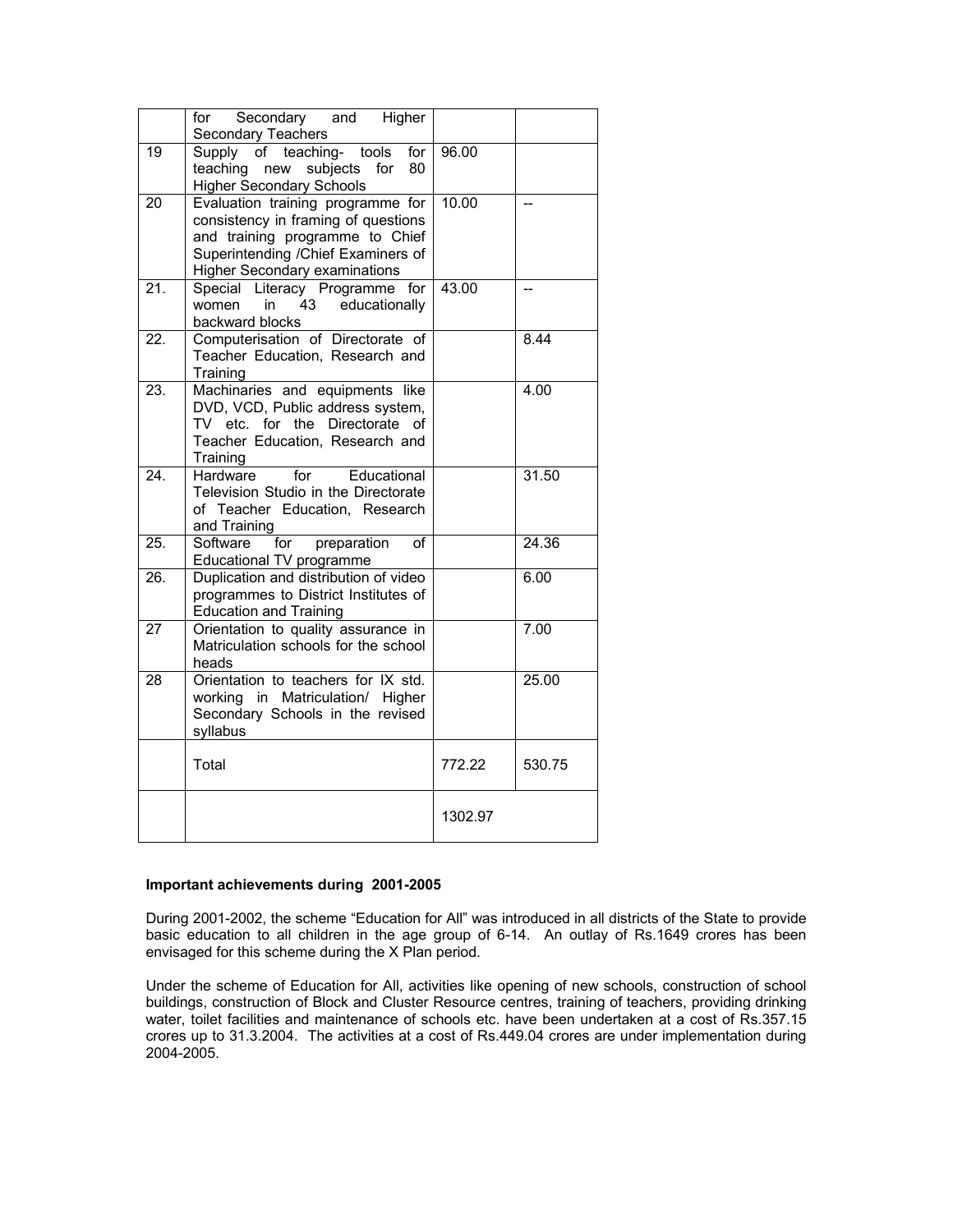1112 Elementary Schools, 2106 Middle Schools, 295 High Schools and 335 Higher Secondary Schools have been opened during 2001-2005. By this 100% schooling access at primary level and upper primary level has been achieved.

For the first time, financial assistance was obtained from NABARD for the Education Department for the improvement of infrastructure facilities like class rooms, laboratories, drinking water and toilet facilities in 605 Government High and Higher Secondary schools in three phases at a cost of Rs.182.74 crores and the works are nearing completion. Further assistance for schemes costing of Rs.232.10 crores has been received for the implementation of the above facilities in 549 Government High and Higher Secondary schools.

Single window system was introduced in admission to Teacher Training Institutes.

Steps were taken to impart training to about 20000 affected students of de-recognised Teacher Training Institutes among whom 15670 have completed training. Another batch of 3576 students are undergoing training during 2004-2005.

Instant Supplementary Examinations are being conducted for students who fail in one or two or three subjects in the annual examinations from standards 6-12.

To improve the standard of education, orders were issued to appoint B.Ed. qualified Graduate Teachers in 6,7 and  $8<sup>th</sup>$  standards and accordingly being appointed.

46494 vacant teacher posts were authorised to be filled up during 2001-2005.

Orders were issued to select meritorious B.T. and P.G. teachers through competitive examination conducted by Teachers Recruitment Board without age limit. The Government have also removed the age limit for the appointment of Secondary Grade Teachers, Physical Education Teachers and Specialist teachers appointed through Employment Exchange.

A separate Directorate was formed in order to inspect the Matriculation Schools so as to make them function with prescribed facilities.

867 village libraries have been opened. A permanent book-fair has been established at Connemara Library in Chennai.

Young Talent Scheme has been launched to spot and nurture the talented children who excel in music, arts, oratory, etc.

No student studying in Tamil Nadu should leave the school without learning Tamil. Hence a landmark decision was taken by Hon'ble Chief Minister to introduce the subject "Ariviyal Tamil" from LKG to  $12<sup>th</sup>$  standard in all categories of schools.

English language being a global language, it is important to know this language. Also knowledge of this language throws open employment opportunities throughout the world especially in IT Industry. Therefore orders were issued to teach the English language from the 1<sup>st</sup> std. in all State Board schools. English is being taught in I Standard from the academic year 2004-2005.

Various methods have been adopted for the improvement of percentage of passing in examination of school students. Special coaching classes are being conducted for the slow learners.

As large number of students fail in English, a new scheme was introduced from 2003-2004 to improve the proficiency of students in English. Accordingly orders were issued to establish the English Language laboratories in 600 Government High and Higher Secondary Schools. It will be extended to 300 Government High and Higher Secondary Schools during 2005-2006.

The usual practice of putting the first letter of the name of the father as initial to the name of the child at the time of admission in school has been changed and orders were issued to use the first letter of the name of the mother and father or the first letter of the name of the mother or the first letter of the name of the father as per the wish of the parents of the child.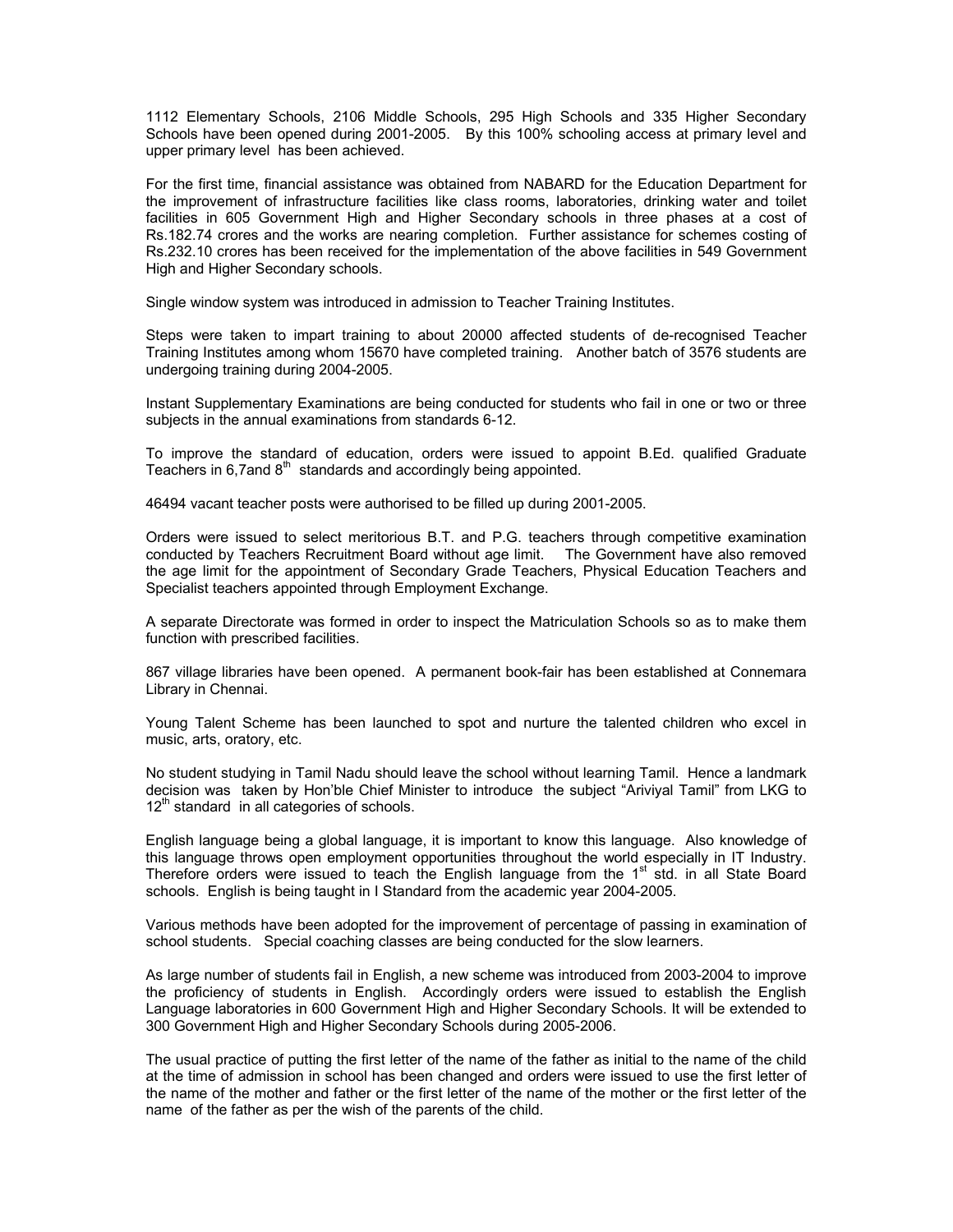No Detention for students studying in Class 1-5 from the academic year 2004 –2005 in all Government and aided schools provided the students have minimum 75% attendance will be implemented. At the same time, the quality of primary education is being ensured.

Admission norms have been relaxed in respect of out of school children, children of orphans, street children and children of AIDS/HIV affected parents and victims of commercial sexual exploitation by which they can be admitted at any time in the schools without insistence of records like birth certificate, community certificate etc.

The primary classes dropout rate of 16% in the year 2001-2002 has come down to 8% in the year 2003-2004 and further to 6% in the year 2004-2005. Likewise, the dropout rate in Middle Schools has been reduced to 9% in the year 2004-2005.

### **1. ELEMENTARY EDUCATION**

According to Article 21-A of the Constitution of India, the State shall provide free and compulsory education to all children of the age of six to fourteen years. The Compulsory Elementary Education Act has been enacted in the year 1994 to enrol all school age children into schools. The State Government has been according top priority to achieve the goal of **"Education for all"**. Various welfare schemes implemented by the State Government have led to significant achievement not only in the enrolment and retention of students, but also in the reduction of dropouts.

## **1.1. OBJECTIVES**

- Achieving enrolment of all school age children
- Retaining all the children enrolled upto completion of eighth standard in schools
- Bringing dropouts to zero percent
- Focusing on quality education
- Ensuring essential minimum level of learning competencies to all children
- Decentralization of Educational management through effective
- community participation

### **1.2. OPENING OF NEW PRIMARY AND MIDDLE SCHOOLS**

 Easy accessibility to schools ensures cent percent enrolment. 1112 new primary schools and 2106 middle schools have been opened between the years 2001-2005. 100% access to primary schools within 1 KM radius of habitations has been achieved in 2003-04. 100% access to upper primary schools within 3 KM radius of habitations has been achieved in 2004-2005.

### **1.3. NURSERY AND PRIMARY SCHOOLS**

There are about 3111 Nursery and Primary schools functioning with the approval of the department. Approval is given to these schools based on the "Code of Regulation for approved Nursery and Primary schools".

 After Kumbakonam fire tragedy, Hon'ble Chief Minister has ordered to take various safety measures to ensure the safety of all school buildings. A committee under the supervision of District Collector has been constituted in each district to inspect all the schools which had thatched structures including midday meal centres and to ensure that the thatched structures are removed and replaced by non-flammable materials. Accordingly all the thatched structures have been removed. Besides this, the Government has taken various steps to ensure the safety of the children studying in schools. Government has prescribed obtaining No Objection Certificate from fire safety angle from the Station Officer, Fire and Rescue Services Department mandatory for all schools. Crash Training programmes on fire safety for school teachers have been organised.

 The Government have appointed a Commission of Inquiry headed by Hon'ble Justice Thiru K.Sampath, Retired Judge of Madras High Court to inquire into the causes and the circumstances leading to the fire accident. The Commission will suggest reform measures needed to ensure that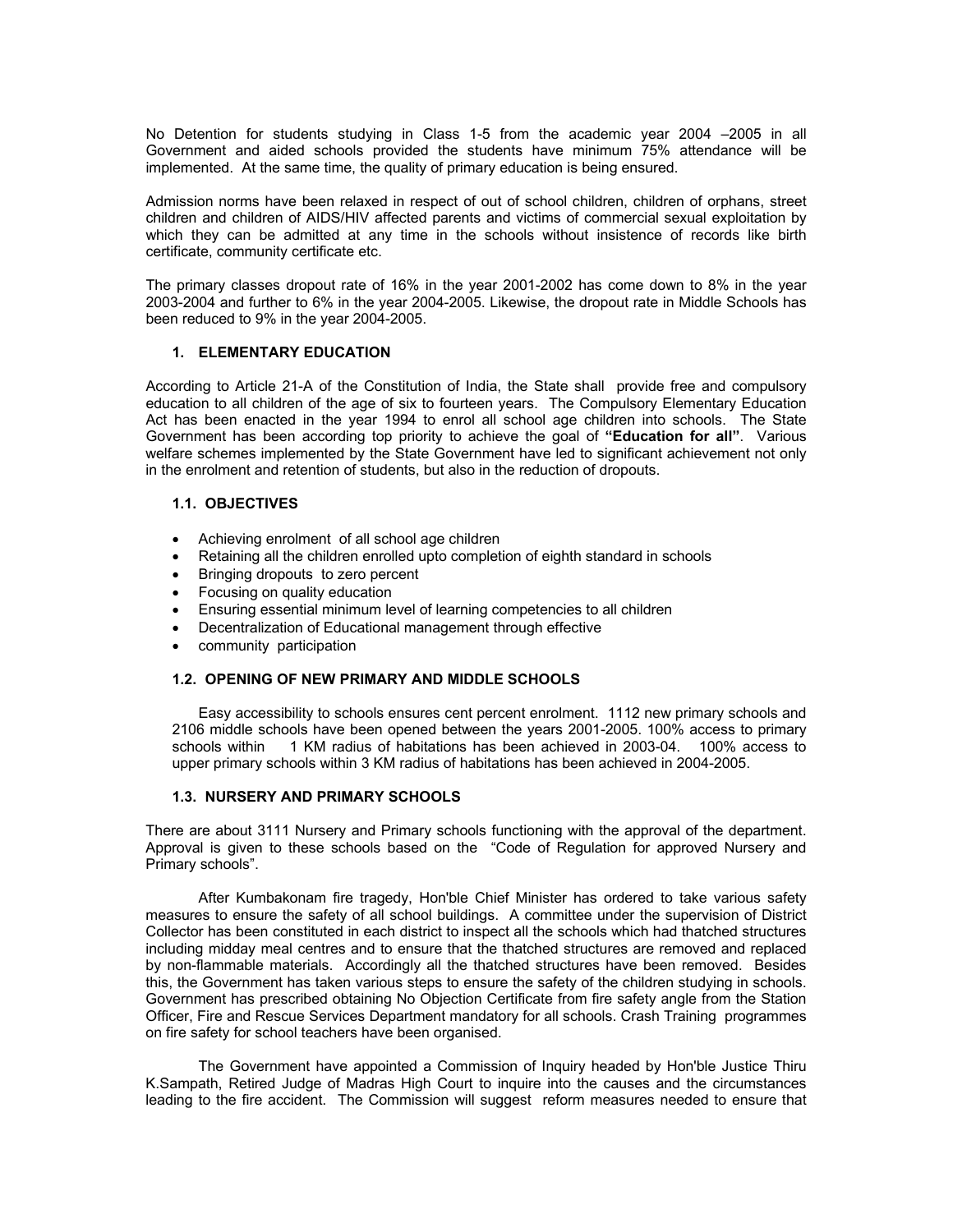such incidents do not recur. An Expert Panel has also been constituted to assist the Commission of Inquiry.

## **1.4. IMPROVEMENT OF QUALITY OF EDUCATION**

 In order to improve the quality of education, all teachers handling Standards 1-8 are being given a minimum of 20 days in service training every year under Sarva Shiksha Abhiyan. Teachers are being given teacher grant of Rs.500/- every year for the preparation of Teaching Learning Materials to make class room teaching as a child–centred, activity based, joyful learning.

#### **1.5. NO DETENTION POLICY**

 Detention affects the morale of the young minds and leads to discontinuance of their study and child labour thereby defeating the aim of Education for All. Hence, the Government have approved No Detention Policy for students studying in Standards 1-5 from the academic year 2004- 2005 in all Government and aided schools provided the students have a minimum of 75% attendance. At the same time, the quality of primary education is being ensured.

## **1.6. INFRASTRUCTURE FACILITIES IN SCHOOLS**

 A school must be well equipped with the infrastructure facilities to achieve total enrolment and retention. Under Sarva Shiksha Abhiyan scheme, 5601 Classrooms have been constructed up to 2003-2004. 10043 class rooms are being constructed during 2004-2005 and will be put in to use by June 2005. Besides, school grant to purchase table, chair, almirah etc. and maintenance grant to carry out white washing, repair of doors and windows and flooring etc. are now given every year. Under Pradhan Mantri Gramodaya Yojana scheme, 1452 rural primary schools are provided steel benches and desks at a cost of Rs.4.00 crores during 2004-2005.

#### **1.7. WELFARE SCHEMES**

 By implementing various welfare measures, most of the school age children have been enrolled and the dropout rate has been reduced. In the year 1982, Puratchi Thalaivar M.G.R. Nutritious Noon Meal Scheme was introduced. From the year 1985-86, the scheme of free supply of uniform to the noon meal beneficiaries in standards 1-8 was implemented. From the year 1986 onwards, free textbooks are supplied to all children from Standards 1 to 5 and children covered under Noon Meal Scheme in respect of 6 to 8 standards.

 At present all students studying upto fifth standard in Government and Government Aided school get textbooks free of cost. Likewise students studying from  $6<sup>th</sup>$  to  $10<sup>th</sup>$  standard get textbooks free of cost subject to certain prescribed norms. In order to encourage the students to continue their studies upto 10<sup>th</sup> standard and to minimise the expenses of their parents, Hon'ble Chief Minister has ordered to revise the existing prescribed norms for free supply of textbooks and supply free textbooks to all students. By this, all students studying from 1<sup>st</sup> standard to 10<sup>th</sup> standard in Government **and Government Aided schools will get textbooks free of cost from the coming academic year i.e. from 2005-2006.** 

 When an earning father or mother in a family dies or becomes permanently incapacitated due to accidents, their children in schools are unable to continue their studies due to lack of income. In such circumstances with a view to ensuring that the students are to continue their studies without any break, Hon'ble Chief Minister has ordered to implement a new scheme. Under this new scheme, **students studying in standards 1 to 12 in Government and Government Aided schools whose earning father or mother dies in accident or become permanently incapacitated due to accident will be given financial assistance of Rs.50,000/- each.** This amount will be deposited in Government Financial Institutions. The interest accrued on the deposit amount and the maturity amount of deposit will be utilised towards the educational and maintenance expenses of the student.

#### **1.8. ARIVIYAL TAMIL**

 No student studying in Tamil Nadu should leave the school without learning Tamil. Hence a landmark decision was taken by Hon'ble Chief Minister to introduce the subject "Ariviyal Tamil" from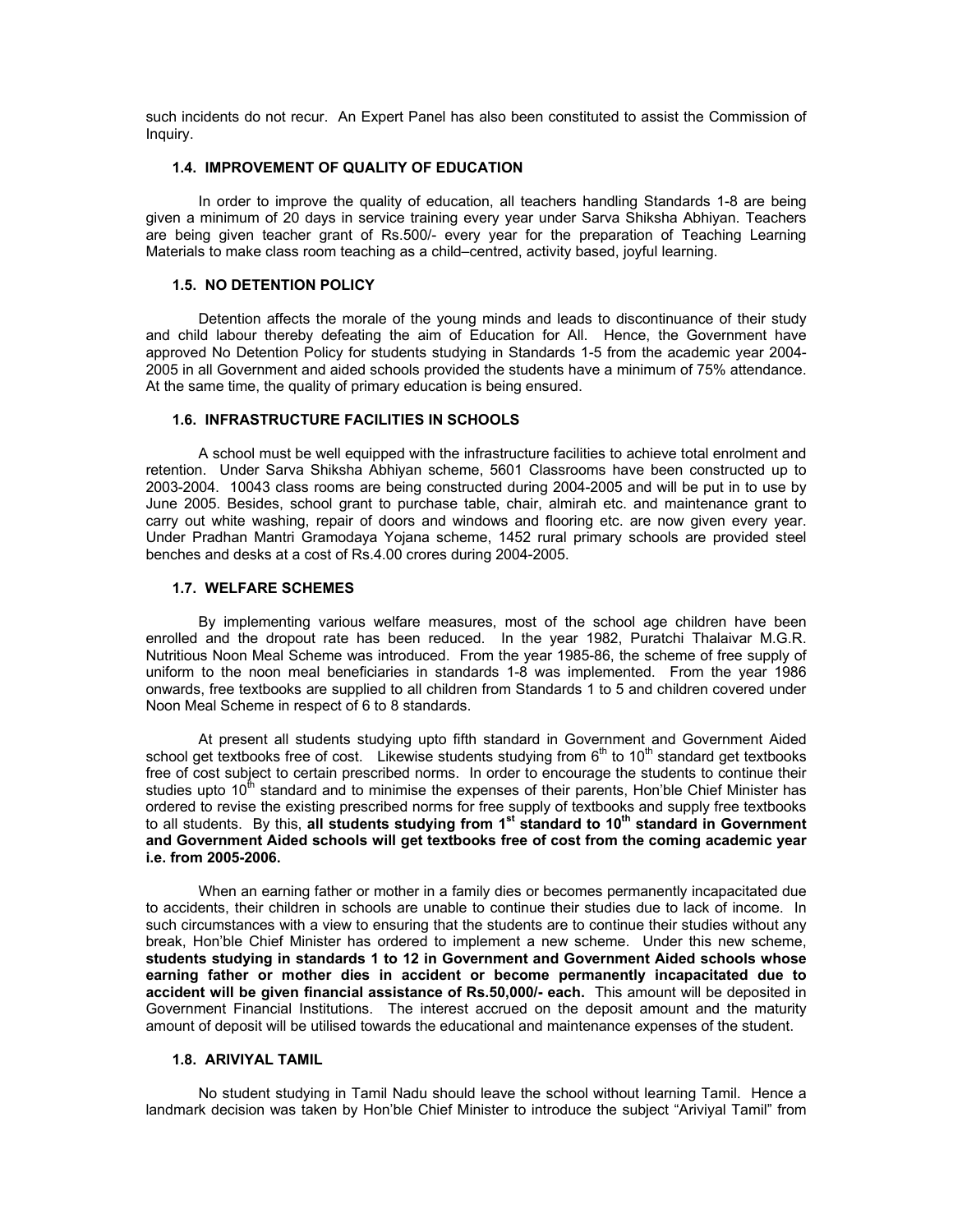LKG to 12<sup>th</sup> standard in all categories of schools. Consequent on the introduction of Ariviyal Tamil as one of the subjects in all schools from LKG to +2, all students are now studying Tamil. Textbooks on Ariviyal Tamil were supplied free of cost to the value of Rs.5.42 crores in the year 2003-2004 and Rs.4.70 crores in the year 2004-2005.

# **1.9. SARVA SHIKSHA ABHIYAN**

 Sarva Shiksha Abhiyan Scheme is a comprehensive and integrated programme to attain Universalisation of Elementary Education(UEE). The said scheme is being implemented in all districts of our State for 1-8 standards. Under this project, a total outlay of Rs.1649 crore has been approved for a period of five years (2002-2007) with a sharing pattern of 75:25 by the Centre and the State

## **1.10. THE OBJECTIVES OF THE SCHEME ARE AS FOLLOWS**

- Enrolment of all school age children in schools
- Completion of 5 years of schooling by all children by 2007
- Completion of 8 years of schooling by all children by 2010
- Imparting quality elementary education
- Total prevention of dropouts by 2010

1.11. Under this scheme, a sum of Rs.357.15 crore has been spent between 2001-04. The achievements for the period are as follows:-

#### **New Primary & Middle Schools**

- 1112 new Primary Schools opened with 2224 new posts of teachers. 100% school access at primary level.
- 1075 Primary Schools upgraded as Middle schools with 1948 posts of teachers.
- 249 Education Guarantee Scheme centres benefiting 7525 children in unserved habitations

### **Early Child Care Education**

- 10000 Anganwadis upgraded as Nursery Schools benefiting 4.66 lakh children
- 573 Early Child Care and Education Centres in unserved habitations
- Training to 5573 Integrated Child Development Service workers
- Play materials to 5573 integrated Child Development Service centres

### **Out of School Children**

5,366 bridge courses and 22 residential camps have been conducted; 3.63 lakh children have been mainstreamed

### **BRC, CRC, VEC**

385 Block Resource Centres have been established; 3930 Cluster Resource Centres have been opened; 385 Supervisors and 2695 Block Resource Teachers were appointed 42828 Village Education Committees at school level have been constituted

### **Grants**

- Teaching Learning Material grant @ Rs.500 each to 161080 teachers every year
- Maintenance grant @ Rs.5000 each to 32608 schools
- School grant @ Rs.2000 each to 37251 schools
- Teaching Learning Equipment grant @ Rs.10000 each to 1112 new Primary Schools @ Rs.50000 each to 1075 new Middle Schools.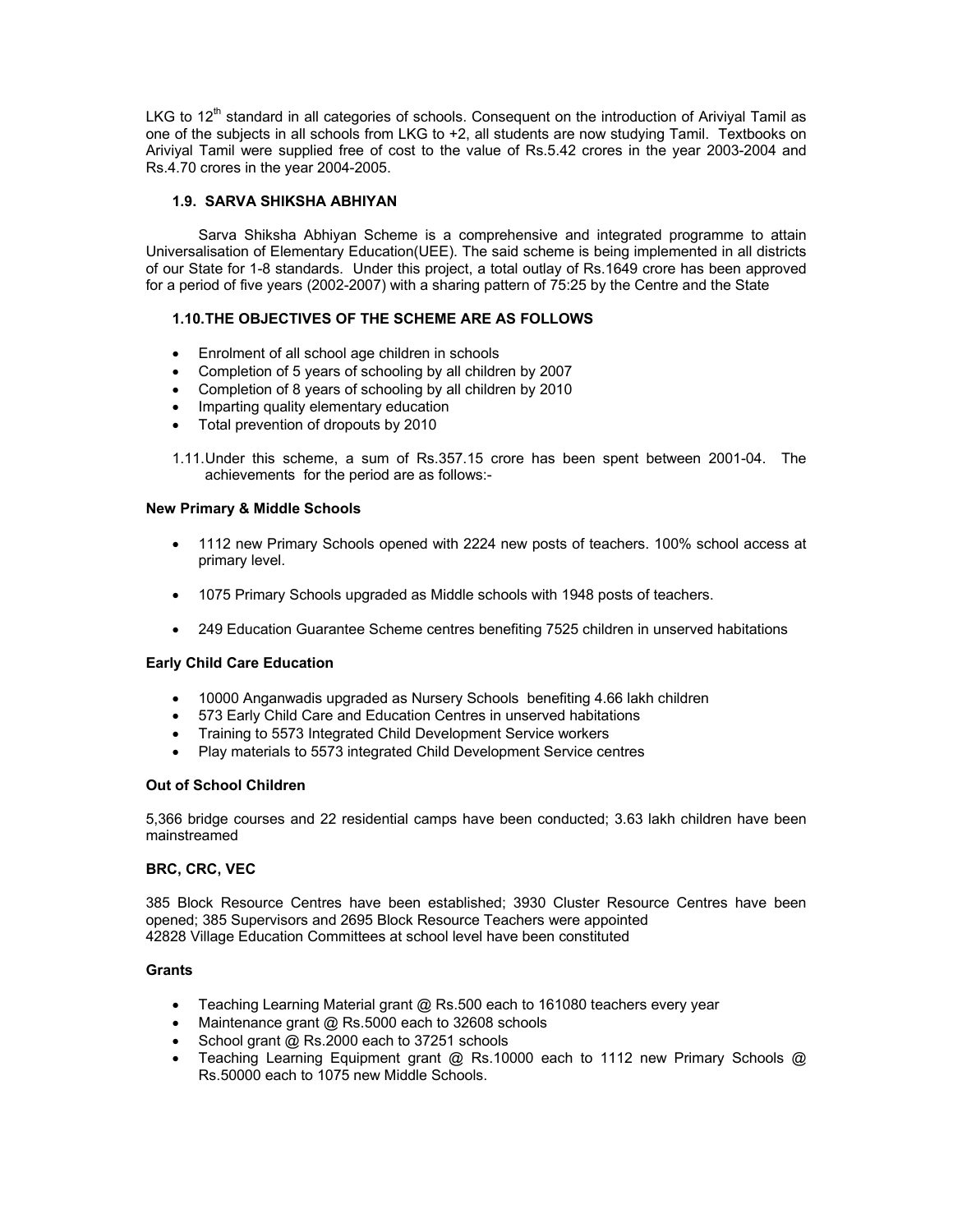## **Inclusive Education for Disabled**

Inclusive Education for Disabled Programme through 52 Non-Government Organisations to 56939 disabled children

## **Training**

- In service training for 150241 teachers
- Capacity building programme for 39795 Village Education Committee members and 7860 Cluster Resource Centre Coordinators
- Vocational skill training to 12657 teachers on various vocational skills
- Vocational skill training to 9.12 lakh girls in upper primary classes
- Training to 11520 teachers and teacher educators on computer literacy programme
- Computer Literacy Programme in 8473 Government schools for 15.29 lakh children
- Coaching classes to 6.45 lakh Adi-dravidar and Tribal children

## **Civil Works**

- 168 Block Resource Centre buildings and 482 Cluster Resource Centre buildings completed
- 5601 Class rooms completed
- Drinking water facilities provided to 4804 schools and 5571 schools provided with toilet facilities

## **NPEGEL**

- National Programme of Education for Girls at Elementary level in 13 blocks in 8 districts.
- 144 Model Cluster Schools: Building for 13 Model Cluster Schools
- Teaching Learning Equipment @ Rs.30000 each for 13 Model Cluster Schools
- Supplementary Learning material grant @ Rs.150 each to 107818 girls

## 1.12. **Important activities being implemented in 2004-2005 at an outlay of Rs.449.04 crore under SSA**

### **New Primary and Middle Schools**

- Upgradation of 1031 Primary Schools as Middle schools 1031 B.T grade posts, 100% access at upper primary level within 3 KM of all habitations; 878 additional BT grade posts.
- 363 Education Guarantee Scheme centres in unserved habitations benefiting 8045 children

### **Early Child Care Education**

- Upgradation of 10000 Anganwadis as Nursery schools. With this 20000 Anganwadis have been upgraded as Nursery schools
- Play materials and kits to all the upgraded nursery schools  $\omega$  Rs.1725 each
- Training to Integrated Child Development Scheme workers
- 147 new centres in unserved habitations

# **Out of School Children**

- 6534 Bridge courses and 170 residential camps for 2.79 lakh out of school children with the participation of 389 NGOs.
- Path breaking Government order to enrol out of school children at any time in any school without insistence of birth certificate, community certificate etc.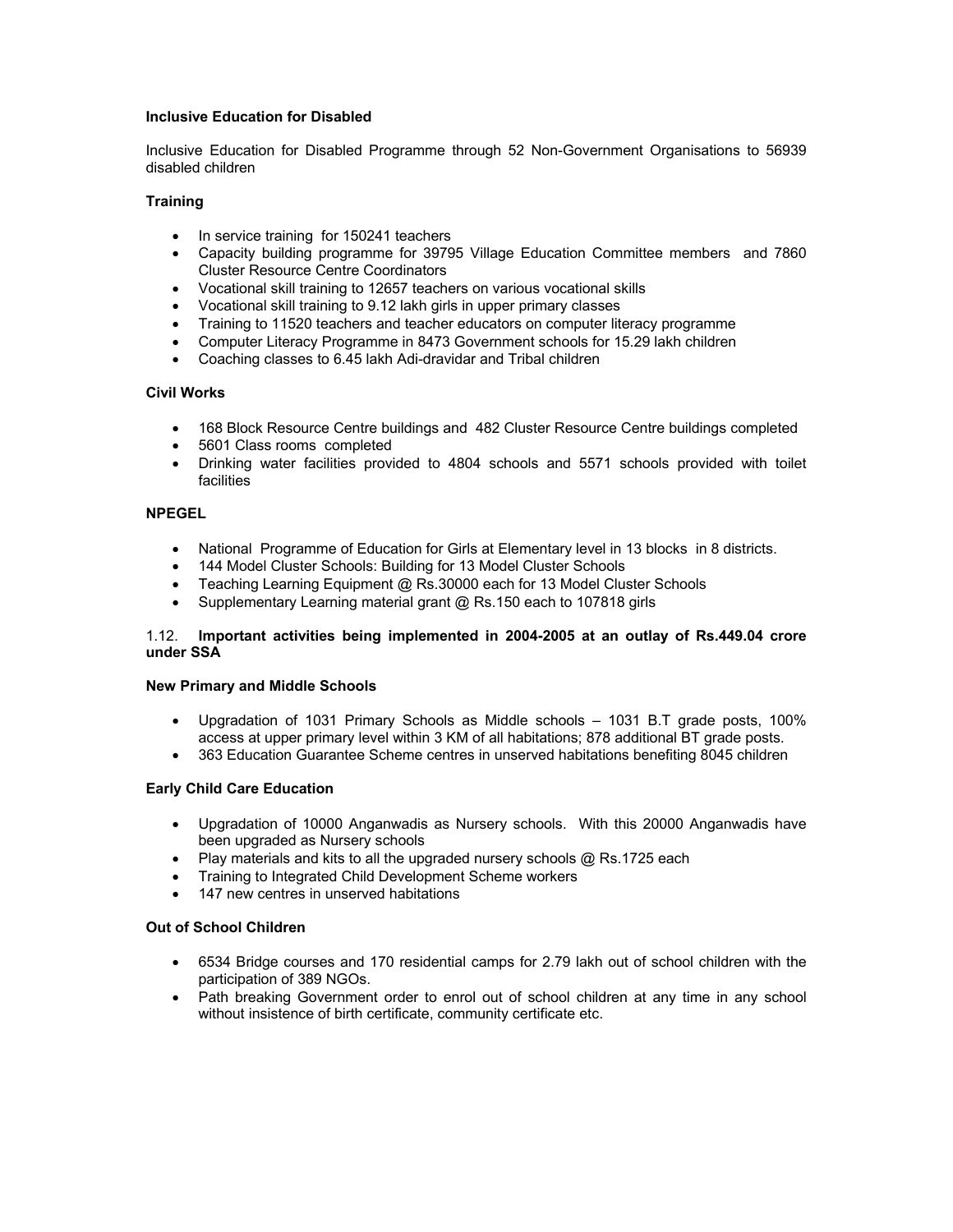# **Grants**

- Teaching Learning Material grant @ Rs.500 each to 1.85 lakh teachers
- School grant @ Rs.2000 each to 49347 elementary schools and to schools having 6,7,8 classes
- Maintenance grant @ Rs.5000 each to 39915 elementary schools and schools having 6,7,8 classes
- Teaching Learning Equipment grant to 1225 middle schools @ Rs.50000 each

## **Inclusive Education for Disabled**

- Inclusive Education for Disabled Programme for 71204 disabled children. A mammoth effort undertaken to enrol 59560 children in regular schools
- Provision of assistive devices to 13000 children
- New Resource Centre for children with special needs started in every Block Resource Centre

## **Training**

- In-service training to 1.86 lakh teachers, Training to teachers in several new areas like Crisis/ Disaster management, Activity based learning
- Training to 1.40 lakh Village Education Committee members
- In-service training to 12657 teachers on various vocational skills
- Vocational skill training to 9.12 lakh girls.
- Special coaching classes to 8.50 lakh SC/ST children

### **Civil Works**

- 77 Block Resource Centre buildings: 407 Cluster Resource Centre buildings taken up.
- 10043 Class rooms
- 1758 toilet facilities
- 1675 drinking water facilities
- All construction made disabled-friendly

# **NPEGEL**

- National Programme of Education for Girls at Elementary Level in 28 blocks in 10 districts; 151 model cluster schools
- 67 class rooms: Teaching Learning Equipment @ Rs.30000 each to 67 model cluster schools
- Supplementary Learning Material grant @ Rs.150 each to 122220 girls

### **1.13 The activities of SSA scheme will be continued in the year 2005-2006 at an outlay of Rs.500.42 crores**

## **1.14 Relaxation of admission norms**

 With a view to bringing the out of school children back to schools, Government have liberalised admission norms for such children. By these measures, out of school children could be admitted in schools at any time of the year and without insisting on various certificates like birth certificate. These concessions have also been extended to orphans/street children/Children of AIDS/HIV affected parents and victims of commercial sex exploitation.

## **1.15. Joint Review Mission of SSA**

Government of India have commended the systematic implementation of Education for All (Sarva Shiksha Abhiyan) programme by our state as a role model for other states to emulate. The first Joint Review Mission of Sarva Shiksha Abhiyan consisting of representatives from the World Bank, European Union and Government of India, which visited during January – February 2005, has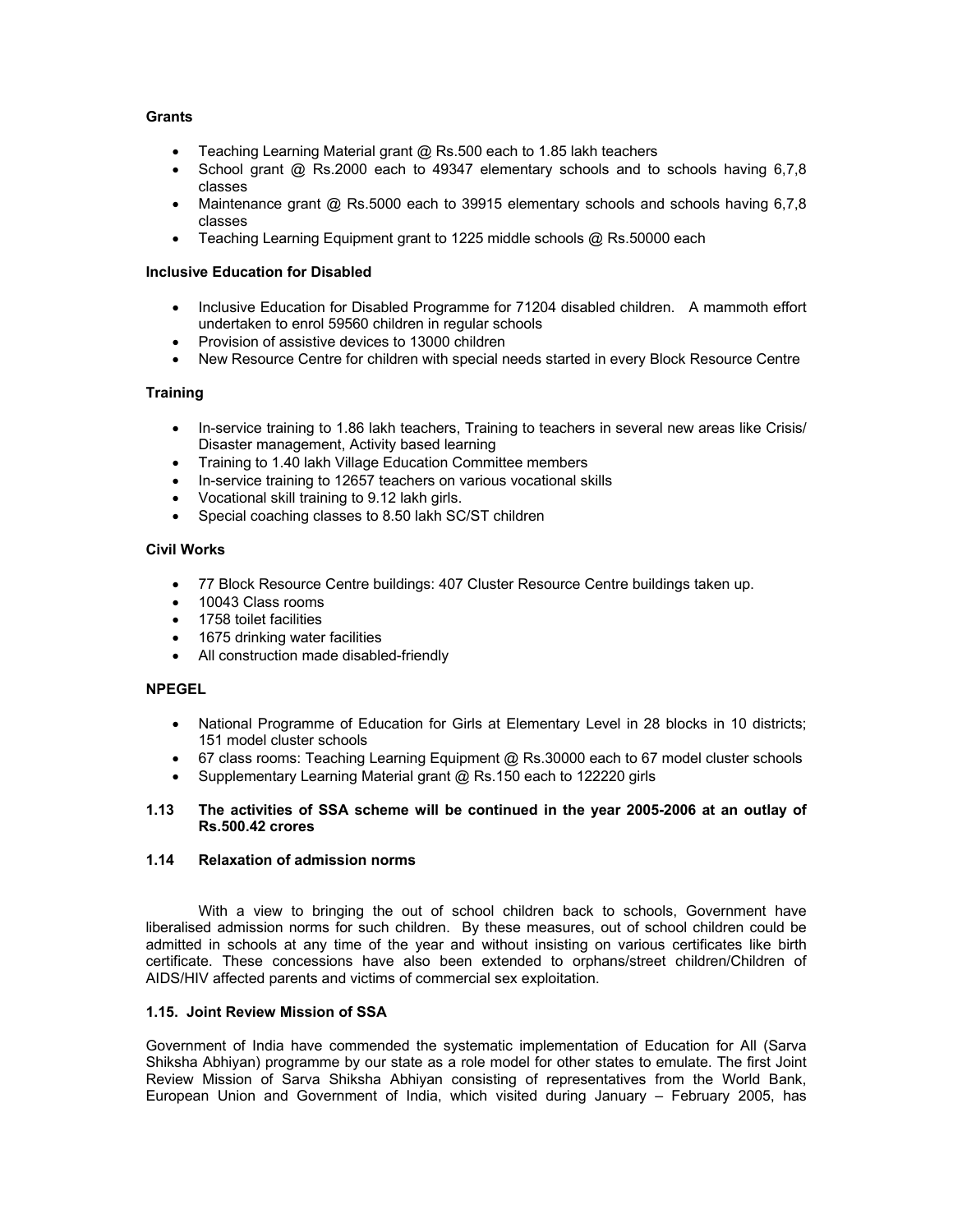appreciated the implementation of Sarva Shiksha Abhiyan in our state. The Joint Review Mission has observed:

 " **The State has made steady progress in achieving the goals of universal access and enrolment. The pace and quality of programme implementation in the State is good and it should be possible for the state to achieve the goals of SSA sooner than most other states**"

## **2. SECONDARY AND HIGHER SECONDARY EDUCATION**

It is also the aim of the Government to achieve Universalisation of Secondary Education.

#### **2.1. OBJECTIVES**

**100% enrolment and retention of all children upto X Standard** 

**Providing quality education.** 

#### **2.2. OPENING OF NEW HIGH AND HIGHER SECONDARY SCHOOLS**

It is the policy of the Government to upgrade the Panchayat Union Middle Schools with a strength of 50 students in  $8<sup>th</sup>$  Standard into High Schools, provided there are no Government high schools within a radius of 5 K.Ms. and to upgrade the existing Government High Schools with a strength of 100 students in the X Std. into Higher Secondary School in case there are no Higher Secondary Schools within 8 Kms. 295 High Schools and 335 Higher Secondary Schools have been opened in the last four years. **90 Government High Schools and 60 Government Higher Secondary Schools will be opened during 2005-2006.** 

2.3. **OPENING HIGH AND HIGHER SECONDARY SCHOOLS UNDER PRIVATE MANAGEMENT** 

**From 1.6.1991, permission is being accorded to open High and Higher Secondary Schools under private managements after obtaining an undertaking from them that they will not claim Government grant forever.** 

## **2.3. SPEICAL SCHEMES FOR STUDENT ENROLMENT**

Beneficial schemes of the government like free uniforms, free text books, free mid-day meals, free bus passes and scholarship schemes are being effectively implemented to enhance the enrolment and retention.

### **2.4. GIRLS EDUCATION**

Under Sarva Shiksha Abhiyan, vocational skill training is imparted to all girl students studying in standards 6, 7 and 8.

A National programme of Education for Girls at Elementary level is in implementation in 28 blocks in 10 districts where the female literacy rate is below the national average and the gender literacy gap is more than the national average. Model Cluster schools are established. Supplementary Learning materials such as Dictionary, Atlas, Geometry box etc. valued at Rs.150/- for each girl student are also given.

**A new scheme called Kasturba Gandhi Balika Vidyalaya will be implemented in 28 blocks in 10 districts where the rural female literacy rate is below the national average and gender gap in literacy is more than the national average.** Under this scheme, 37 residential schools will be established at a cost of Rs.8.59 crores for out of school girl children.

**All Girl students belonging to Scheduled Castes/Scheduled Tribes, Backward Classes, Most**  Backward Classes and Denotified Communities studying 11<sup>th</sup> and 12<sup>th</sup> standards in all **Government and Government aided Higher Secondary Schools are provided bicycles free of cost.**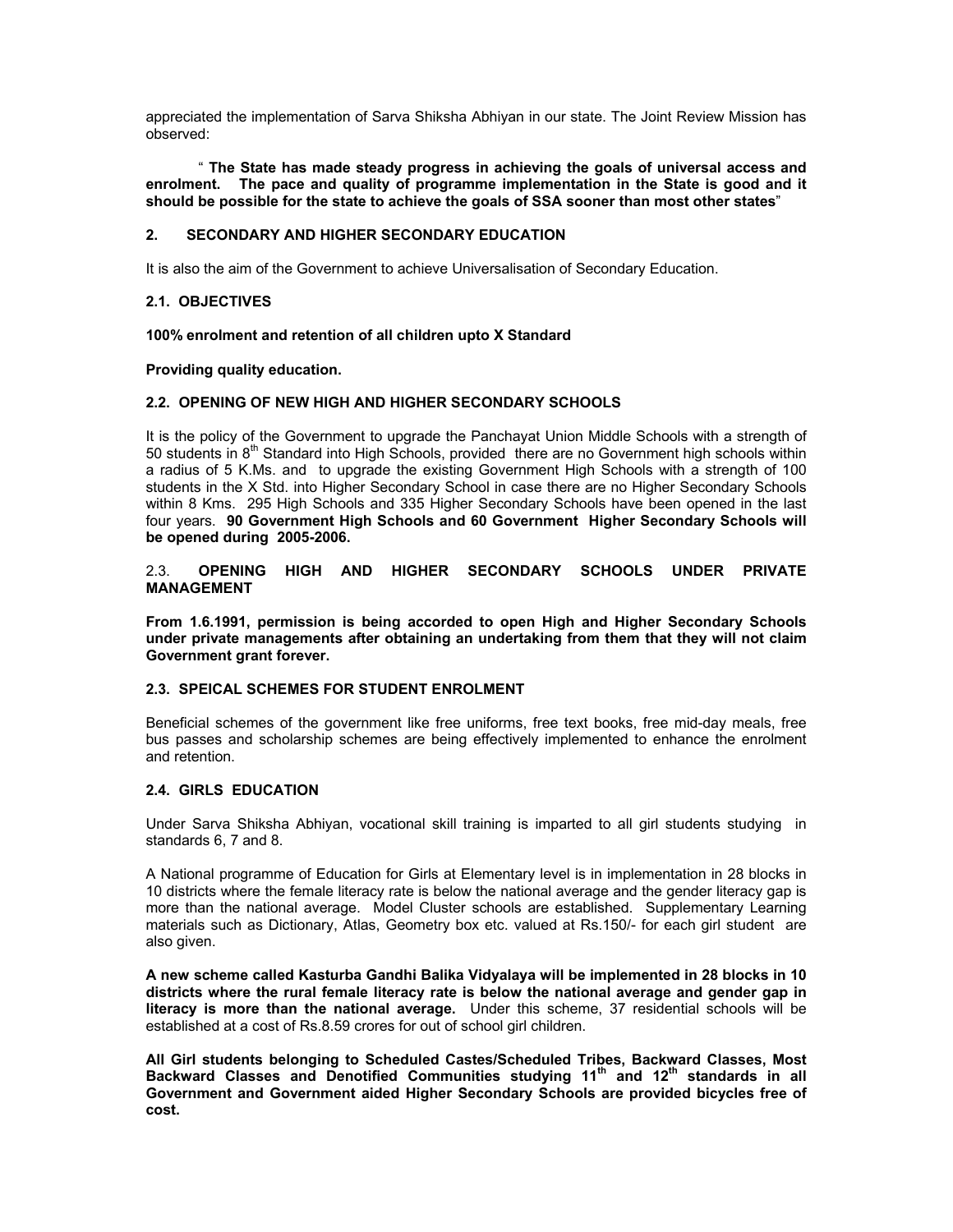#### **2.6. SPECIAL COACHING CLASS FOR ADIDRAVIDAR AND TRIBAL STUDENTS**

The special coaching programme is implemented to help the S.C/ S.T. children studying in standards VIII to XII. This special coaching is given in English, Mathematics and Science subjects in the evening after school hours. At present, this programme is implemented in 625 High Schools and 375 Higher Secondary Schools.

 Under Sarva Shiksha Abhiyan Scheme, special coaching classes are also conducted for SC/ST students studving in VI to VIII standards.

## 2.7. **APPOINTMENT OF TEACHERS IN GOVERNMENT PRIMARY, MIDDLE, HIGH AND HIGHER SECONDARY SCHOOLS**

The standard of education in schools has improved considerably in the last four years due to several measures taken by the Government. One such measure is filling up of vacant teacher posts in schools. In spite of grave financial constraints faced by the Government, the Government did not impose any ban on recruitment of teachers. The Government have authorised filling up of 46494 vacant teacher posts from 2001-2002 to 2004-2005. Posts numbering 23677 permitted to be filled up upto 2003-2004 have been filled. The Hon'ble Chief Minister has ordered filling up of 22817 posts of teacher which were vacant in Government schools in the state as on 1.6.2004. These posts are being filled up.

#### **2.8. NEW SYLLABUS**

Based on the recommendations of state level expert committee under the Chairmanship of the Director of School Education, revised syllabus has been introduced in State Board Schools from the year 2003-2004 as follows:

| Year      | Standards in which the New books            |  |  |  |
|-----------|---------------------------------------------|--|--|--|
|           | are to be introduced                        |  |  |  |
| 2003-2004 | $6th$ and $9th$ all subjects;               |  |  |  |
|           | 10 <sup>th</sup> Tamil only                 |  |  |  |
|           | (Already implemented)                       |  |  |  |
| 2004-2005 | $7th$ and 11-all subjects;                  |  |  |  |
|           | 10 <sup>th</sup> all subjects except Tamil; |  |  |  |
|           | (Already implemented)                       |  |  |  |
| 2005-2006 | $8th$ and 12 <sup>th</sup> all subjects     |  |  |  |

## 2.9. **COMPUTER EDUCATION IN GOVERNMENT HIGH AND HIGHER SECONDARY SCHOOLS**

To enable students to update their knowledge in keeping with the times and to increase employability in the field of computers. Computer science is being taught as a subject in 1197 Government Higher Secondary Schools. This scheme will be extended to 490 Government Higher Secondary Schools and 500 High Schools in 2005-2006.

#### 2.10. **IMPROVING BASIC AMENITIES IN GOVERNMENT HIGH AND HIGHER SECONDARY SCHOOLS**

 The Government is determined to provide the basic infrastructure facilities like classroom buildings, laboratory, toilets and drinking water to all Government High and Higher Secondary Schools. Schemes were formulated for this purpose and with financial assistance from NABARD. Infrastructure facilities have been sanctioned for 605 High and Higher Secondary Schools in three phases at a cost of Rs.182.74 crores. **In the fourth and fifth phase, 549 schools will be provided with class rooms and other facilities at a cost of Rs.232.10 crores.** In addition, classrooms, toilets and drinking water facilities are also provided under SSA Schemes. These basic facilities are also provided through Parent Teacher Association, M.L.A./M.P. Constituency/Local Area Development Scheme.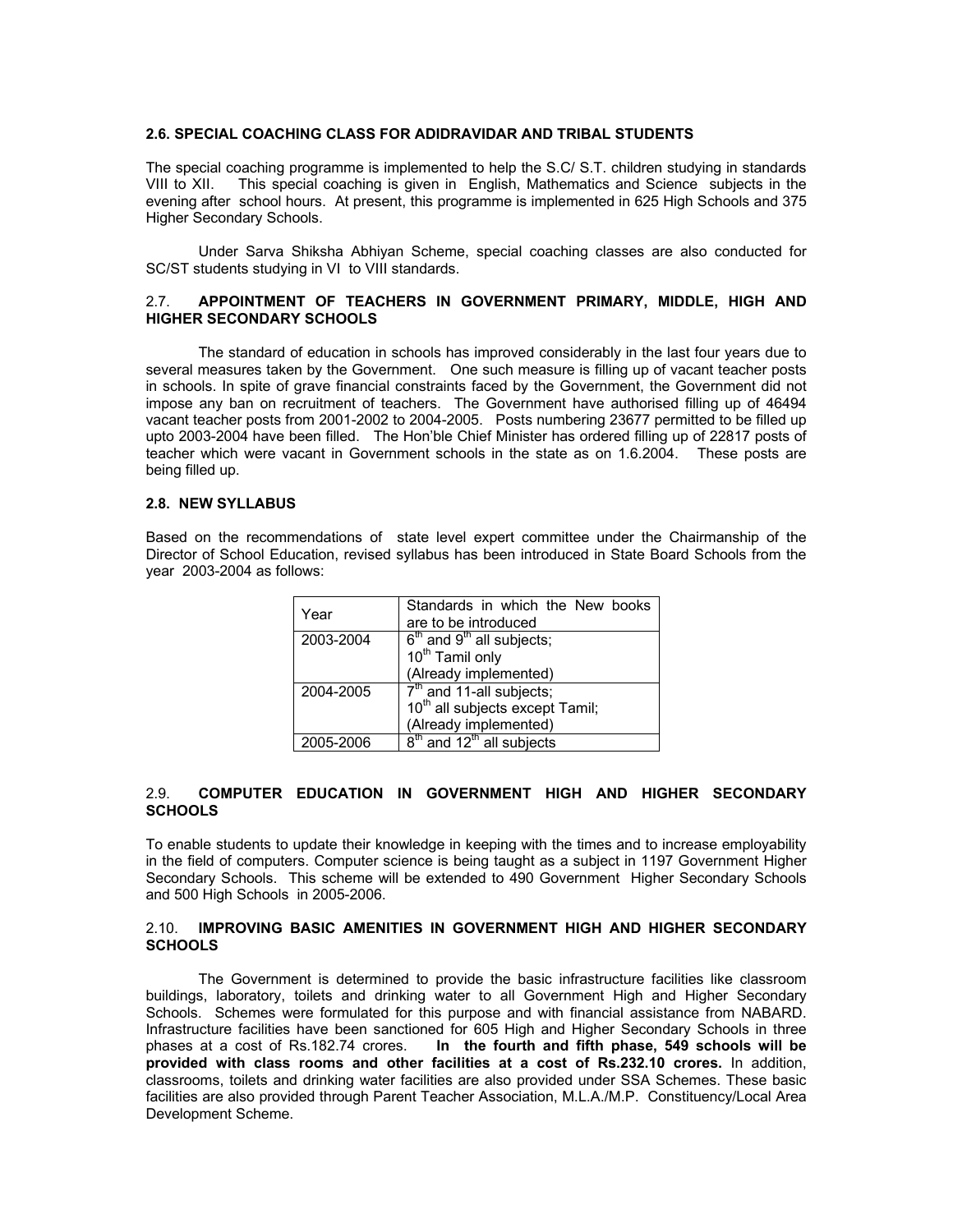## 2.11. **IMPROVING SCIENCE EDUCTION IN GOVERNMENT HIGH AND HIGHER SECONDARY SCHOOLS**

Science Education forms an essential part of the curriculum. Providing laboratory is essential to reinforce theoretical knowledge through practical experimentation. Hence steps have been taken to provide laboratory facilities and science equipments under State Plan Schemes and financial assistance from NABARD. Laboratories for 155 High Schools and 91 Higher Secondary Schools have been constructed. Under State Plan Scheme, science equipments to 125 High Schools and 150 Higher Secondary Schools and teaching appliances to 200 High Schools and 100 Higher Secondary Schools have been sanctioned during the years 2003-2005. **Science Equipments for 50 High Schools and 100 Higher Secondary Schools and teaching appliances to 50 High Schools and 75 Higher Secondary Schools will be supplied in the year 2005-2006.** 

### 2.12. **IMPROVING LIBRARY FACILITIES IN GOVERNMENT HIGH AND HIGHER SECONDARY SCHOOLS**

Learning is a continuous process. It is also a life-long process. In addition to learning the text books in classes, library study is also essential to develop the reading habit of students. So far, 626 schools have been provided with library facility. Further, schools are also linked with the nearby Public Libraries and good quality books are distributed to students. **During the year 2005-2006, 226 High and Higher Secondary Schools will be provided with library facility at a cost of Rs.37.50 lakhs.** 

### **2.13. IMPROVEMENT OF ENGLISH LANGUAGE TEACHING**

 Special emphasis is placed on the teaching of English language with a focus on expression and communication as these skills are required for securing employment opportunities in different sectors. English language teaching laboratories are being established in 600 Government High and Higher Secondary Schools. **In the year 2005-2006, 300 more Government High and Higher Secondary Schools will be covered.** 

### 2.14. **NATIONAL CADET CORPS, NATIONAL SERVICE SCHEME, SCOUTS AND GUIDES AND RED CROSS SOCIETY**

732 Junior wings of the NCC are functioning at school level comprising Navy, Air Force and Army Wings. There is a separate wing for girls.

The aim of the National Service Scheme is to foster the virtues of leadership, self confidence, patriotism, voluntary involvement and an aptitude for social service. At present, 1430 units are functioning in the State.

The scout movement is undertaking various social service activities like cleaning temples, tree plantation, traffic regulation, first aid etc. This activity is implemented in 5379 schools. The prestigious Rajya Puraskar award is given to the best scouts and guides every year.

The Junior Red Cross Society has been functioning in 4614 schools in Tamil Nadu.

### **2.14. NATIONAL FOUNDATION FOR TEACHERS WELFARE**

 National Teachers Welfare Foundation was established in 1962. With assistance from the above Foundation, the following Schemes are implemented for the benefit of teachers:

Medical reimbursement of Rs.50,000/- or 75% of the actual cost whichever is less, for serious ailments.

A stipend to a maximum of Rs.6,000/- for the children of teachers who die while in service.

Assistance of Rs.10,000/- to physically handicapped and mentally retarded children of the teachers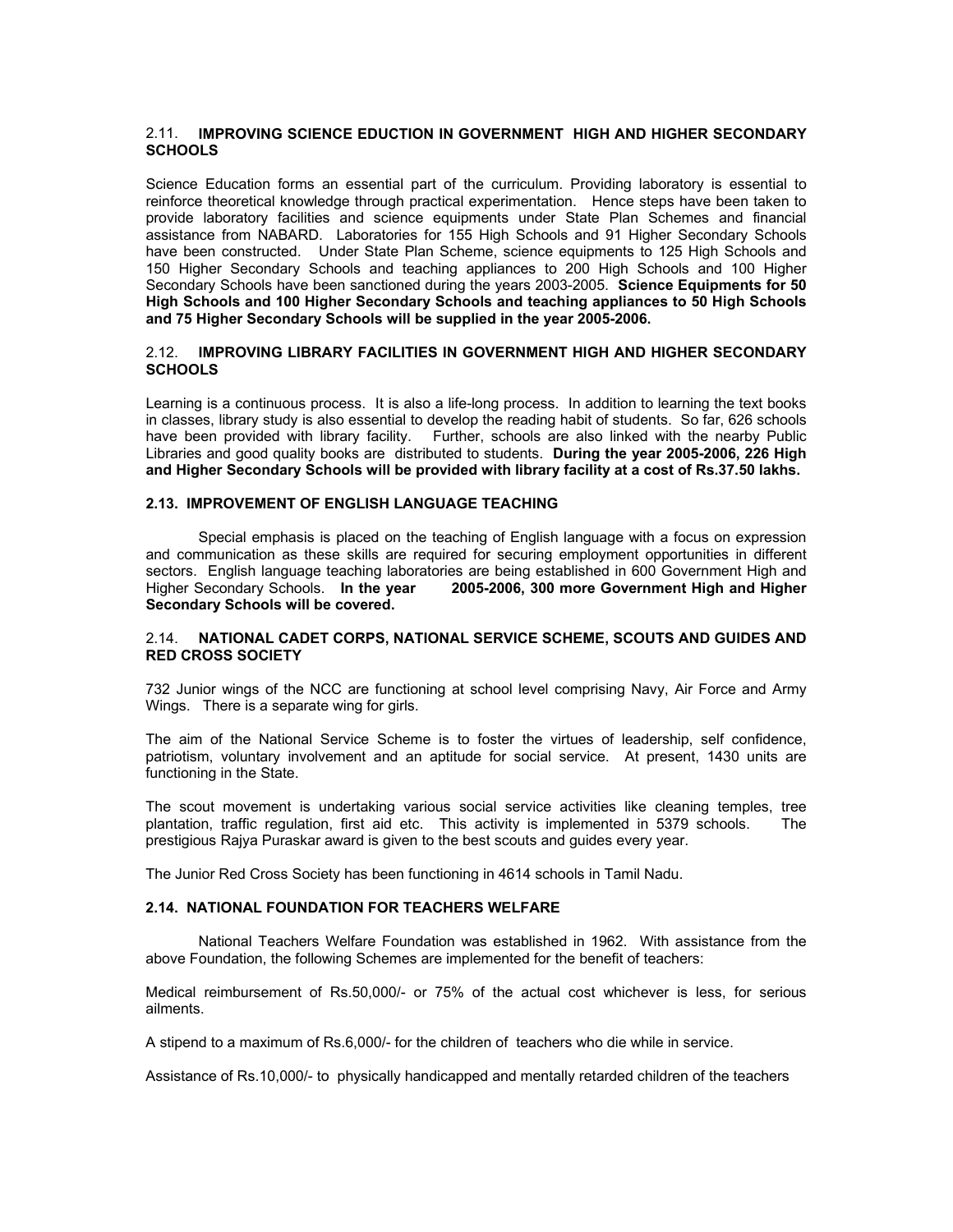A loan of Rs.50,000/- to children of teachers who are undergoing medical and engineering courses and a loan of Rs.10000/- for Arts and Science degree courses

Scholarship of Rs.5000/- for professional courses and Rs.2500/- for Diploma Courses.

## **2.16. STATE AWARD FOR TEACHERS**

The 'Best Teacher Award' called Dr. Radhakrishnan Award are given every year on the  $5<sup>th</sup>$  of September of Teacher's Day since 1960.

344 teachers from Primary, Middle, High and Higher Secondary Schools, Matriculation and Anglo-Indian Schools and Social Defence Schools are selected and given the award. The awardees are given a cash prize of Rs.2000/-, a gold coated silver medal and a certificate of appreciation. In addition, 6 teachers from the teacher training institutes are also awarded Best Teacher Awards.

## **2.17. NATIONAL AWARD FOR TEACHERS**

The Ministry of Human Resource Development of Government of India gives National Award every year for the best teachers from all over the country. 25 teachers from Primary, Middle, High and Higher Secondary Schools and from teachers of special category are given the award.

The teachers selected for the National Award are given a prize amount of Rs. 25,000 a Silver Medal and a certificate of appreciation along with travelling allowance. In addition to this, the National awardee is given concession for III Tier A/C Railway journey and travel concession for all India tour with spouse.

## **2.18. PARENT TEACHERS ASSOCIATIONS**

Interaction and co-operation between parents and teachers is a must for the well being of the educational institution. Acting closely with the teachers, Parent Teachers Associations function with the aim of enrolling all children in the school going age, undertake constructive efforts to retain the pupil and collect donations for the developmental activities of schools.

The Parent Teachers Association plays an important role in the conduct of school improvement conferences which paves the way for augmenting the infrastructure facilities in all Government High and Higher Secondary Schools.

Under the School Puravalar Scheme, a minimum donation of Rs.1000 is collected from the public and with the interest accrued thereon, amenities are provided for the school.

#### **3. MATRICULATION SCHOOLS**

 Matriculation Schools are self-financing English medium schools. These schools were once affiliated with the Universities of Madras and Madurai. From 1976, these schools were brought under the control of Directorate of School Education and are now under a separate Directorate of Matriculation Schools from 4.12.2001. These schools are following the curriculum and syllabus framed by the Board of Matriculation Education constituted under the chairmanship of Director of Matriculation Schools. There are about 3386 Matriculation schools and for effective supervision of these schools, 10 Inspectors of Matriculation schools are functioning.

## **3.1. REGULATION OF MATRICULATION SCHOOLS**

Based on the recommendations of the committee constituted under the Chairmanship of Dr.S.V.Chittibabu, the Government has prescribed minimum infrastructure facilities for recognition of Matriculation Schools.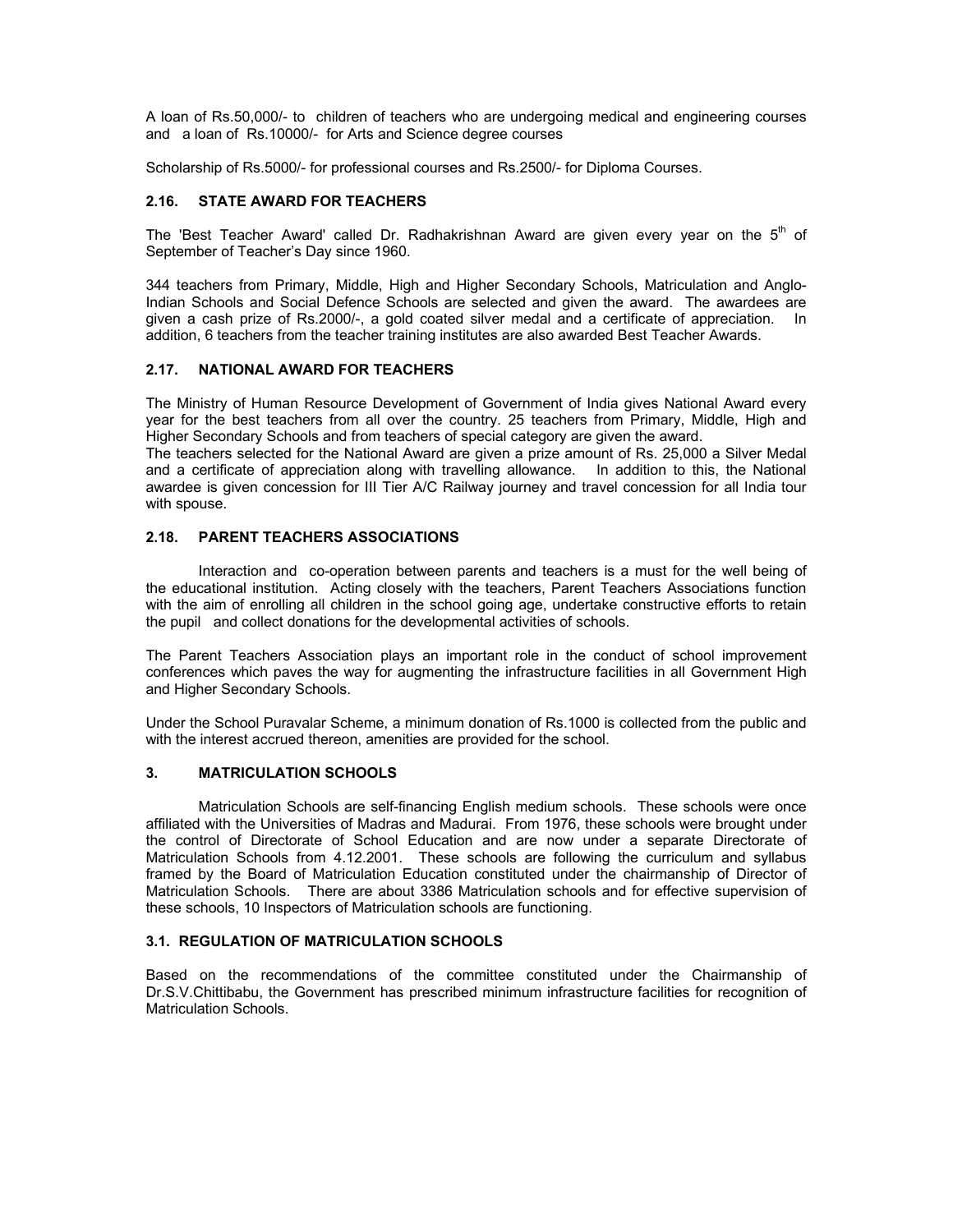#### **3.2. REVISION OF MATRICULATION CURRICULUM AND SYLLABUS**

| Year    | Standards                  |
|---------|----------------------------|
| 2005-06 | LKG, UKG, I, II, VI and IX |
| 2006-07 | III. IV. VII and $X$       |
| 2007-08 | V and VIII                 |

The revision of syllabus in the matriculation school will be implemented as per the schedule below:

The revised syllabus prepared by the High Level Committee under the Chairmanship of Dr.A.Gnanam, former Chairman, National Assessment and Accreditation Council (NAAC) and former Vice Chancellor, Central University, Pondicherry and approved by the Board of Matriculation Education has been published on 12.1.2005.

#### **3.3. TRAINING PROGRAMME**

 In order to enhance the competence of the teachers in matriculation schools, **training and orientation programmes will be conducted at a cost of about Rs.32.00 lakhs in 2005-2006**.

#### **4. TEACHER EDUCATION, RESEARCH AND TRAINING**

 The objectives of this Directorate are to produce teachers of quality and impart in service training to teachers.

#### **4.1. TEACHER TRAINING INSTITUTES**

 There are 297 teacher training institutes in the State. The intake of students in these institutions is 19490 per year. The Government quota seats are being filled up by following the single window system from the academic year 2001-2002. The seats earmarked for management quota are filled up by management themselves.

 A viable solution has been formulated on humanitarian grounds to redress the grievances of affected students who studied in the derecognised private teacher training institutes and 15670 students have completed their 2 years training by creating additional seats with the approval of the National Council for Teacher Education. Another batch of 3576 students are now undergoing training of 2 years from 2004-2005. Last batch of 3000 affected students will be given training during 2005- 2006.

#### **4.2. EDUCATION FOR ALL**

 "Education for All" scheme is implemented in all the districts of Tamil Nadu from 2001-2002. In-service training to teachers to attain this goal is entrusted with this Directorate. Training to teachers involves three levels of training – first to Key Resource Persons at state level, second to Block Resource Teacher Educators by DIET faculty at district level and third to teachers by Block Resource Teacher Educators at block level. Block resource teachers have been appointed in each block exclusively for this training. The teachers for classes 1 to 8 in turn are being given this inservice training by the Block resource teachers. Village Education Committees have been constituted in every village and training on Education for All is given to members of each committee.

#### **4.3. EDUCATION TELEVISION STUDIO**

 The aim of Education Television Studio is to prepare audio/video cassettes for a clearer understanding of the syllabi. To improve the quality of primary education, video programmes are prepared for the benefit of students and telecast from the Doordharshan Kendra, Chennai under the "Kanbom – Karpom" programme. The video programmes are also used during the in-service training programmes conducted in the 29 District Institutes of Education and Training and in Block Resource Centres.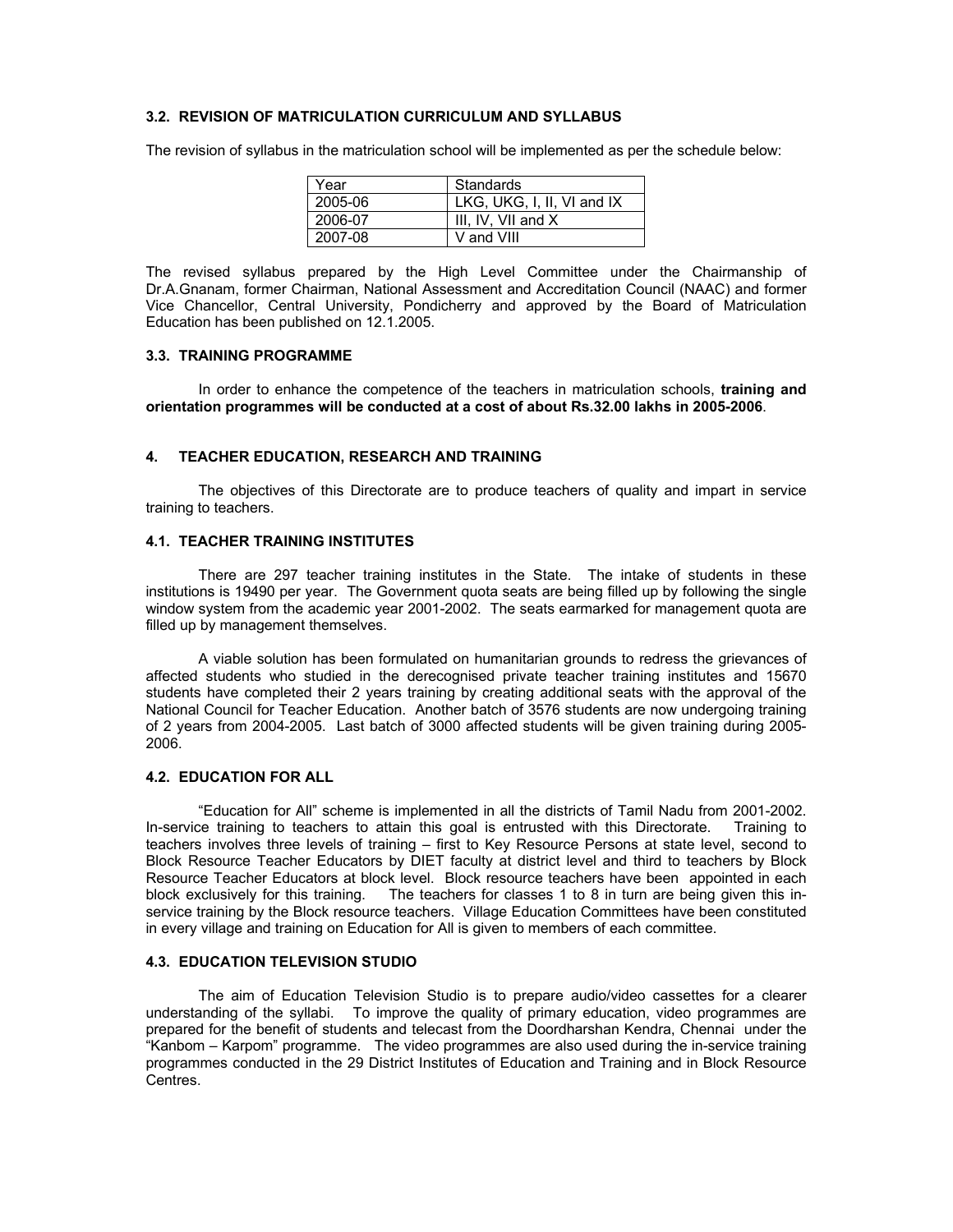#### **4.4. UTILISATION OF EDUSAT IN SCHOOLS OF TAMIL NADU**

 The ISRO has launched a dedicated satellite for education, termed as EDUSAT in September 2004. With the launch of this EDUSAT, TV, Radio and Data transfer has become affordable to educational institutions situated all over the country. Using this Satellite, quality education will be provided to school students especially in rural areas. This will also enable high quality in service training to school teachers in the state. Live programmes were broadcast through the studio at Anna University using EDUSAT in 2004-2005. For proper utilisation of EDUSAT, a plan of action has been formulated. Satellite interactive receiving terminals will be set up in all 29 District Institutes of Education and Training, 385 Block Resource Centres, 215 Urban Cluster Resource Centres and 2000 Government High and Higher Secondary Schools in a phased manner for which the assistance of Government of India has been sought.

### **5. NON FORMAL AND ADULT EDUCATION**

Adult Education and Non-formal Education are important educational strategies for achieving Universalisation of Elementary Education. The task of Non-formal Education is covered under Sarva Shiksha Abhiyan scheme. The objective of this directorate is to impart literacy to all illiterates in the age group 15-35. To attain such an objective, Tamil Nadu Literacy Mission is functioning at the State Level and District Literacy Mission is functioning under the control of District Collectors at District Level.

# **5.1. OBJECTIVES**

- 100% enrolment of adults in continuing education programme.
- Achieving total literacy
- Ensuring life long learning to all adults, dropouts and illiterates
- Reducing the gender gap in literacy

#### **5.2. PERCENTAGE OF LITERACY**

According to the Census of India, 2001, the literacy rate of Tamil Nadu in comparison to India is given below:-

|            | Male  | Female | Average Percentage |
|------------|-------|--------|--------------------|
| India      | 75.85 | 54.16  | 65.38              |
| Tamil Nadu | 82.33 | 64.55  | 73 47              |

#### **5.3. CONTINUING EDUCATION**

After the completion of the Total Literacy Campaign in 1999 and Post Literacy Programme in 2001, the Continuing Education Programme is implemented with the assistance of Government of India as the  $3<sup>rd</sup>$  phase through the respective District Collectors. Those who have acquired literacy skills through Total Literacy Campaign and Post Literacy Programme can retain and foster their skills through the Continuing Education Programme.

 This scheme is being implemented in 27 Districts for which the Government of India have so far released Rs.50.82 crores. Under this scheme, 11528 Continuing Education Centres and 1355 Nodal Continuing Education Centres are functioning. The total number of beneficiaries is 54.28 lakh, of which 23.44 lakh are men and 30.84 lakh are women.

#### **5.4. SPECIAL PROGRAMME ON WOMEN LITERACY**

 Even after the implementation of Total Literacy Campaign, Post Literacy Programme and Continuing Education, the female literacy rate is low in certain Districts. Hence a special literacy programme for women has been implemented during 2004-2005. In 2005-2006, this programme will be continued with the aim of imparting literacy skill to illiterates in six months there by improving the literacy rate of women in 43 educationally backward blocks.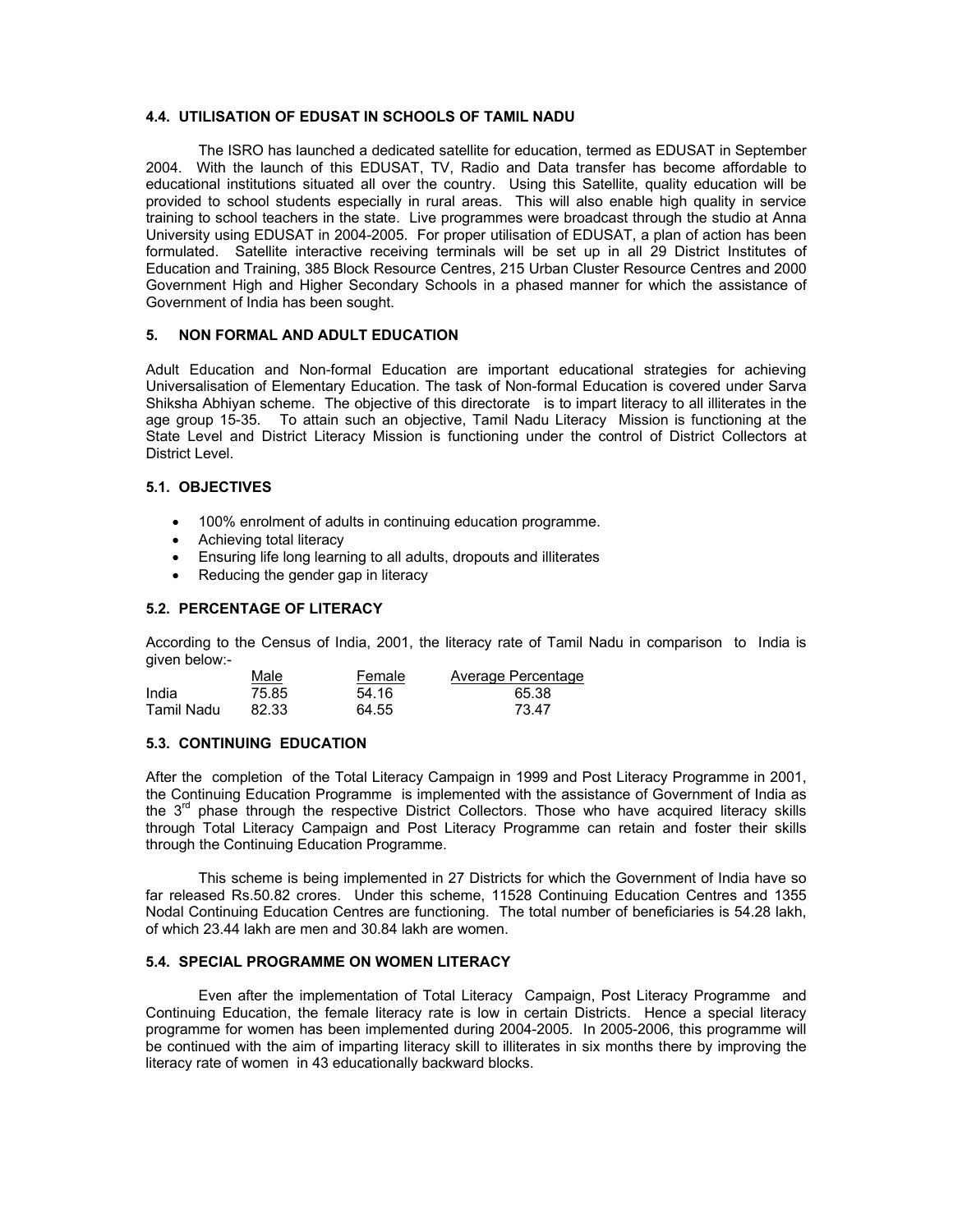## 6. **GOVERNMENT EXAMINATIONS**

The foremost responsibility of the Directorate of Government Examinations is the conduct of examinations and publication of results in time. This directorate conducts 39 types of Government examinations. The most important school level examinations are the Higher Secondary, S.S.L.C., A.I.S.L.C. and Matriculation examinations.

The examinations for the Diploma in Teacher Education and Technical Teachers Certificates in subjects like Music, Drawing, Tailoring in the vocational stream are also conducted regularly. Instant supplementary public examinations are being conducted to enable the students failing in one or two or three subjects in the March/April Government public examinations to join higher educational courses immediately without wasting one whole academic year. 94,298 students were benefited in the June 2004 instant supplementary examinations.

## 6.1. **ANALYSIS OF PUBLIC EXAMINATION RESULTS IN MARCH/ APRIL 2004**

| Examination           | No.of      | No.of      | Percentage |
|-----------------------|------------|------------|------------|
|                       | Candidates | Candidates | of Pass    |
|                       | appeared   | passed     |            |
| Higher Secondary (+2) | 506754     | 386653     | 76.30      |
| S.S.L.C               | 664900     | 514391     | 77.40      |
| <b>Matriculation</b>  | 85998      | 77360      | 90.00      |
| Anglo-Indian          | 4787       | 4528       | 94.60      |

### **6.2.PROCEDURES TO MAINTAIN CONFIDENTIALITY AND TRANSPARENCY**

Central valuation system is adopted

Dummy numbers are assigned to the answer scripts in the subjects of Physics, Chemistry, Biology, Botany, Zoology, Mathematics, Commerce, Accountancy and Engineering based vocational subjects in the Higher Secondary public examination. Dummy numbers are assigned to answer scripts in all subjects of Matriculation Public examination**.** 

Candidates can ask for retotalling of the valuation of their answer scripts and also get the Xerox copies of their answer scripts in the subjects of Physics, Chemistry, Mathematics, Biology, Botany and Zoology in Higher Secondary Examination. In case of doubt, they can ask for revaluation on payment of prescribed charges.

## 6.3**. PREVENTION OF BOGUS CERTIFICATES**

To counter the menace of the bogus certificates, in-built secret security features have been introduced in the mark certificates by using modern laser technology. Besides, the mark certificates are issued to the students with an endorsement by the Headmaster on the reverse of the certificates that "This mark certificate is distributed through this school".

### **6.4. WEBSITE FOR THE DIRECTORATE**

A separate website for the directorate www.tn.gov.in/dge gives information regarding the schedules of examinations, application forms, rates of fee and procedure for obtaining duplicate certificates and certified copies of mark sheets. A reception counter has also been set up at the directorate level to cater the needs of the students and general public.

## 6.5**. TALENT SEARCH EXAMINATIONS**

This directorate conducts the National Talent Search Preliminary Examination for selecting  $9<sup>th</sup>$ Standard passed students for the main examination conducted by the National Council of Educational Research and Training at All-India level. In the year 2004, 290 students were selected.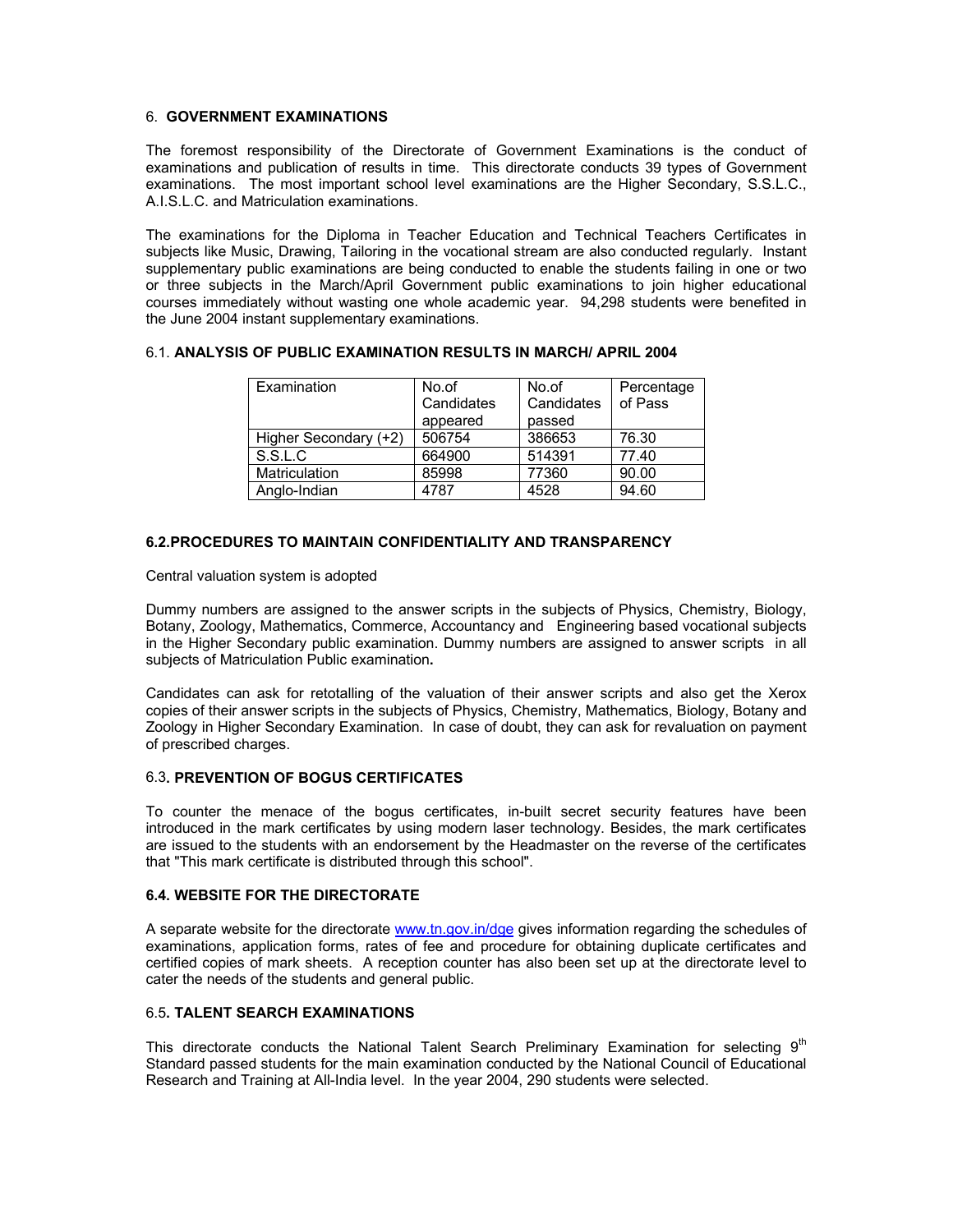Under the Government of Tamil Nadu Scheme, 50 girls and 50 boys from the rural areas in each district are selected from those who have completed  $\bar{8}^{th}$  Standard by conducting Rural Talent Search Examination. The selected students are awarded Rs.1000/- per year up to  $12<sup>th</sup>$  Standard.

#### 6.6**. TRAINING PROGRAMMES**

 Training programmes on question paper-setting and evaluation of answer scripts for the teachers in 25 academic subjects in +2 course will be conducted in 2005-2006 at a cost of Rs.10.00 lakh

## 7. **TEACHERS RECRUITMENT BOARD**

 The Teachers Recruitment Board started functioning from the year 1988 as a specialised institution with the objective of selecting teachers with aptitude, ability and sense of involvement through an open, written competitive and transparent recruitment process.

## **7.1. DETAILS OF TEACHERS RECRUITED UNDER VARIOUS CATEGORIES BETWEEN THE YEARS 2001-2002 AND 2004-2005 IS TABULATED BELOW:**

| Name of the Post          | Years    |          |           |            |
|---------------------------|----------|----------|-----------|------------|
|                           | $2001 -$ | $2002 -$ | 2003-2004 | 2004-2005  |
|                           | 2002     | 2003     |           |            |
| Vocational<br>Instructors | 100      |          |           |            |
| (Agriculture)             |          |          |           |            |
| <b>Block</b><br>Resource  |          | 3480     |           |            |
| Teachers                  |          |          |           |            |
| School Assistant from     |          |          | 218       |            |
| Noon<br>Meals             |          |          |           |            |
| Organisers                |          |          |           |            |
| School<br>Assistants      | 773      | 809      | 14        | 272        |
| including<br>Language     |          |          | (Minority | (Selected  |
| Pandits                   |          |          | Languages | from       |
|                           |          |          |           | terminated |
|                           |          |          | 5529      | Junior     |
|                           |          |          |           | Lecturers  |
|                           |          |          |           | 7655       |
| Graduate<br>Post          | 611      | 488      | 1387      | 368        |
| Assistants                |          |          |           |            |
| Senior Lecturer           | --       | ---      | ---       |            |
| Lecturer                  |          |          |           |            |
| <b>Junior Lecturer</b>    |          | 444      | 211       |            |
| Total                     | 1484     | 5221     | 7377      | 8295       |

# **7.2. INNOVATIONS IN THE RECRUITMENT PROCEDURE**

 Teachers Recruitment Board continued the computerised system introduced in 2001 for the conduct of Examinations and selection process. Application forms capable of being scanned and read through Intelligent Character Recognition System were used for speedy data verification and generation of database. Teachers Recruitment Board introduced Objective type multiple-choice questions and OMR Answer Sheets for marking answers in the written examinations. The details of vacancies, schedules for selection, marks obtained by the candidates in the written examination, and the final selection list after Certificate Verification are released through the Teachers Recruitment Board Website http://trb.tn.nic.in., enabling the public to know the various stages in the recruitment process. Teachers Recruitment Board also has created a Home Page which highlights all important activities and schedules of Teachers Recruitment Board for the whole year.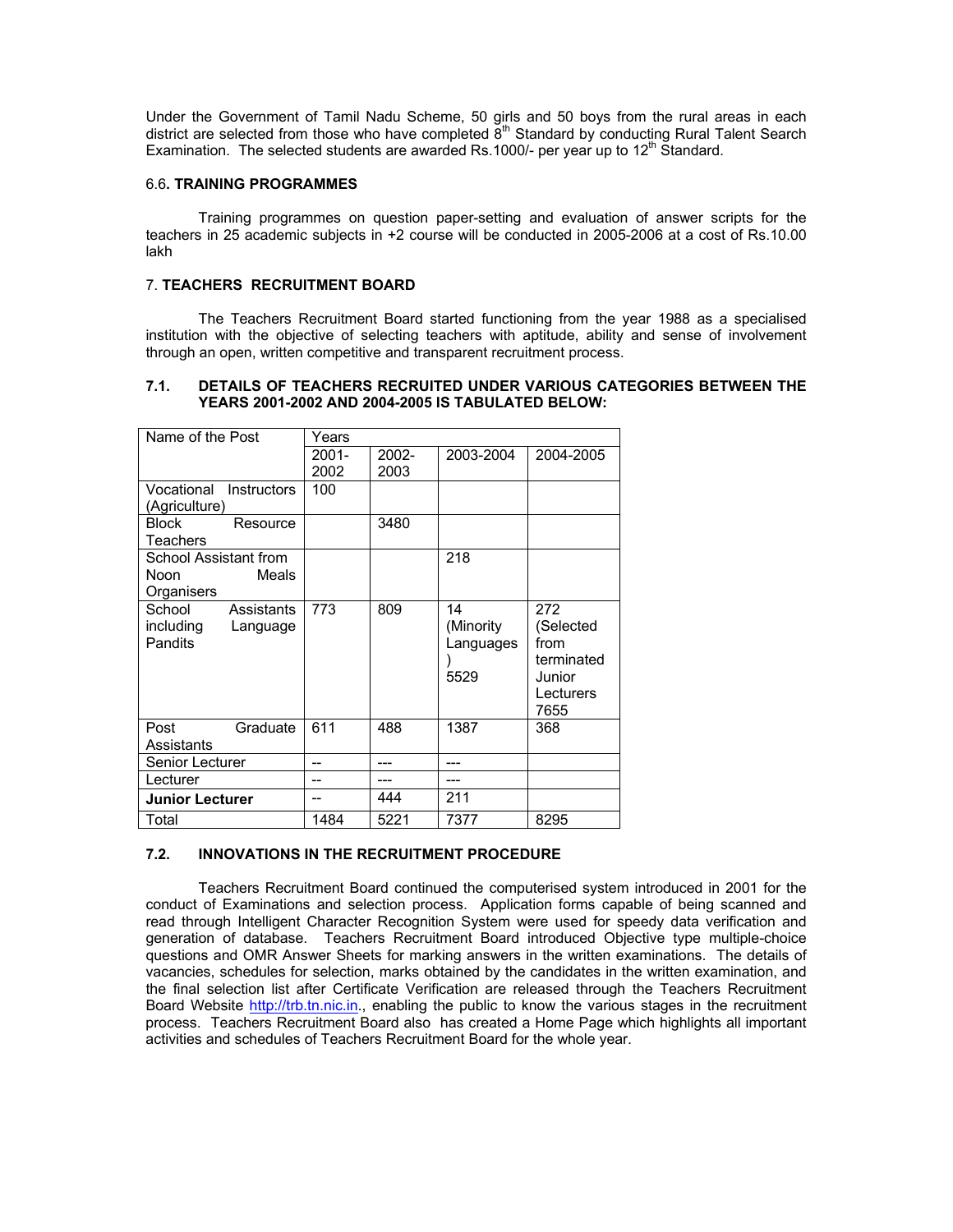### **8. TAMIL NADU TEXT BOOK CORPORATION 8.1. PRINTING OF TEXTBOOKS**

 Tamil Nadu Text book Corporation was established in the year 1970. This Corporation prints and supplies the following text and other books:

- Text books for 1-12 stds. of State Board Schools.
- 10th Std. books for Matriculation and Anglo-Indian Schools
- Text books for minority language students in stds. 1-10; Language books for +1, +2 students; Readers upto 12th Standard
- Text books for L.K.G. to +2 Std. of Ariviyal Tamil
- Guides for 10th and +2 students of Adi-Dravidar, Backward Classes and Most Backward Classes Schools besides note books.
- Question bank, model question booklet and guides for entrance test of professional courses.
- Source books for Diploma in Teacher Education Course.

### **8.2. SUPPLY OF TEXTBOOKS**

 The printed textbooks both for free supply and sale are distributed through 21 Regional Offices of the Tamil Nadu Textbook Corporation. The Regional Offices distribute the text books to the offices of the Education Department and other Welfare Departments, which in turn distribute these text books to the schools well in advance, enabling the students to have the text books immediately on reopening of schools. The text books meant for sale are distributed through the network of 42 District Cooperative Societies at the wholesale level and 2000 private retailers at the retail level. This ensures that all schools get their requirement fairly well before the opening of the schools.

A Sales Emporium is functioning on all working days at the administrative office of the Corporation at Chennai.

## **8.3. FREE TEXTBOOKS**

 At present Tamil Nadu Textbook Corporation prints and distributes free textbooks to all students enrolled in Standard 1 to 5 and also supplies free textbooks to the noon-meal beneficiaries in standards 6 to 8 in Panchayat, Government and Aided Schools. The production cost is being reimbursed by the State Government to the Corporation. Besides this, Adidravidar and Tribal Welfare, Backward Classes and Minorities welfare, Most Backward Classes and Denotified Communities welfare departments are also supplying free text books. From the academic year 2005- 2006, all students studying from 1<sup>st</sup> Standard to 10<sup>th</sup> Standard in Government and Government Aided Schools will be supplied text books free of cost.

#### **8.4. NOTEBOOKS**

 **Tamil Nadu Textbook Corporation brings notebooks for Government Departments and for open market sales. Tamil Nadu Textbook Corporation has also brought out flexible notebooks in laminated multi colour wrapper in the best quality paper at an economical price in addition to the conventional type of notebooks for open market sales.** 

#### **9. PUBLIC LIBRARIES**

### **9.1. OPENING OF NEW LIBRARIES**

 Each district is having a central library. Branch libraries are opened in places where the population is above 5000. Village libraries are opened where the population is between 1000-5000 with the support of the local public. Part-time libraries are opened wherever the population is less than 1000.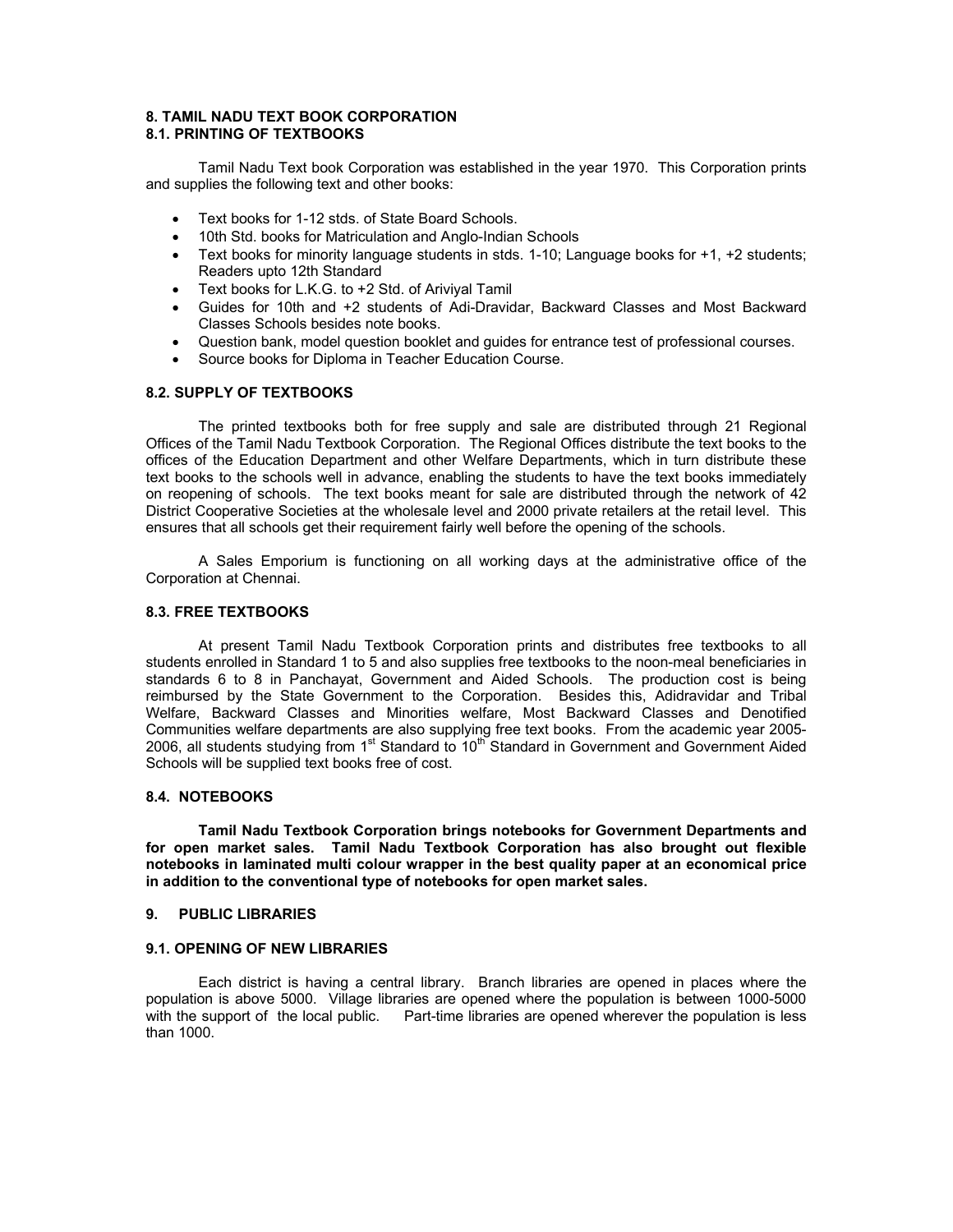#### **Libraries in Tamil Nadu**

|                                   | No. of libraries |
|-----------------------------------|------------------|
| State Central library             |                  |
| <b>District Central Libraries</b> | 29               |
| <b>Branch libraries</b>           | 1568             |
| Mobile libraries                  | 12               |
| Village libraries                 | 1492             |
| Part-time libraries               | 649              |
| Total                             | 3751             |

Number of members 34,92,326 Number of books 5,12,93,763 Number of readers 4,55,94,704

#### **9.2. CONNEMARA PUBLIC LIBRARY, CHENNAI**

The Connemara Public Library, Chennai is the State Central Library. It is one of the four National Depositary Libraries in India which receives a copy of all books, Newspapers and Periodicals published in India at free of cost. It also serves as a Deposit Centre for UNESCO as well as Asian Development Bank Publications. **The services of the Connemara Public Library has been fully computerised with touch screen containing information about Connemara Public Library and internet facilities.** 

 The Connemara Public Library has been selected by the Raja Rammohun Roy Library Foundation, Kolkatta as the Best State Central Library for the year 2003.

#### **9.3. RAJA RAMMOHUN ROY LIBRARY FOUNDATION ASSISTANCE**

 The RAJA RAMMOHUN ROY LIBRARY FOUNDATION, KOLKOTTA is rendering financial assistance to all States for developing public library movement. The assistance availed from the Foundation for the last four years is as follows:

| Year          | Rs. in Lakhs |
|---------------|--------------|
| $2001 - 2002$ | 100.00       |
| $2002 - 2003$ | 150.00       |
| $2003 - 2004$ | 150.00       |
| $2004 - 2005$ | 200.00       |

#### **9.4. LIBRARY CESS**

 The local bodies, collect library cess at the rate of 10 paise per rupee on property tax. The details of the cess received from local bodies during the last three years as detailed below: Year Rs. in Crores

| $2001 - 2002$ | 16.31 |
|---------------|-------|
| $2002 - 2003$ | 22.48 |
| $2003 - 2004$ | 38.28 |

# **9.5. PURCHASE OF BOOKS**

 In order to apprise the public with the recent scientific advancements and spend their leisure time in useful ways, good Tamil and English books are added to the libraries every year. During 2004–2005, a sum of Rs.8.53 crores have been incurred to purchase 3994 titles in Tamil books and a sum of Rs.2.44 crores to purchase 2411 titles in English books.

#### **9.6. NEWSLETTER**

A quarterly magazine "POTHU NOOLAGA CHEITHI MADAL" is being published. Developmental activities of the department and information about library movement are highlighted, and the magazine is well received by the Public.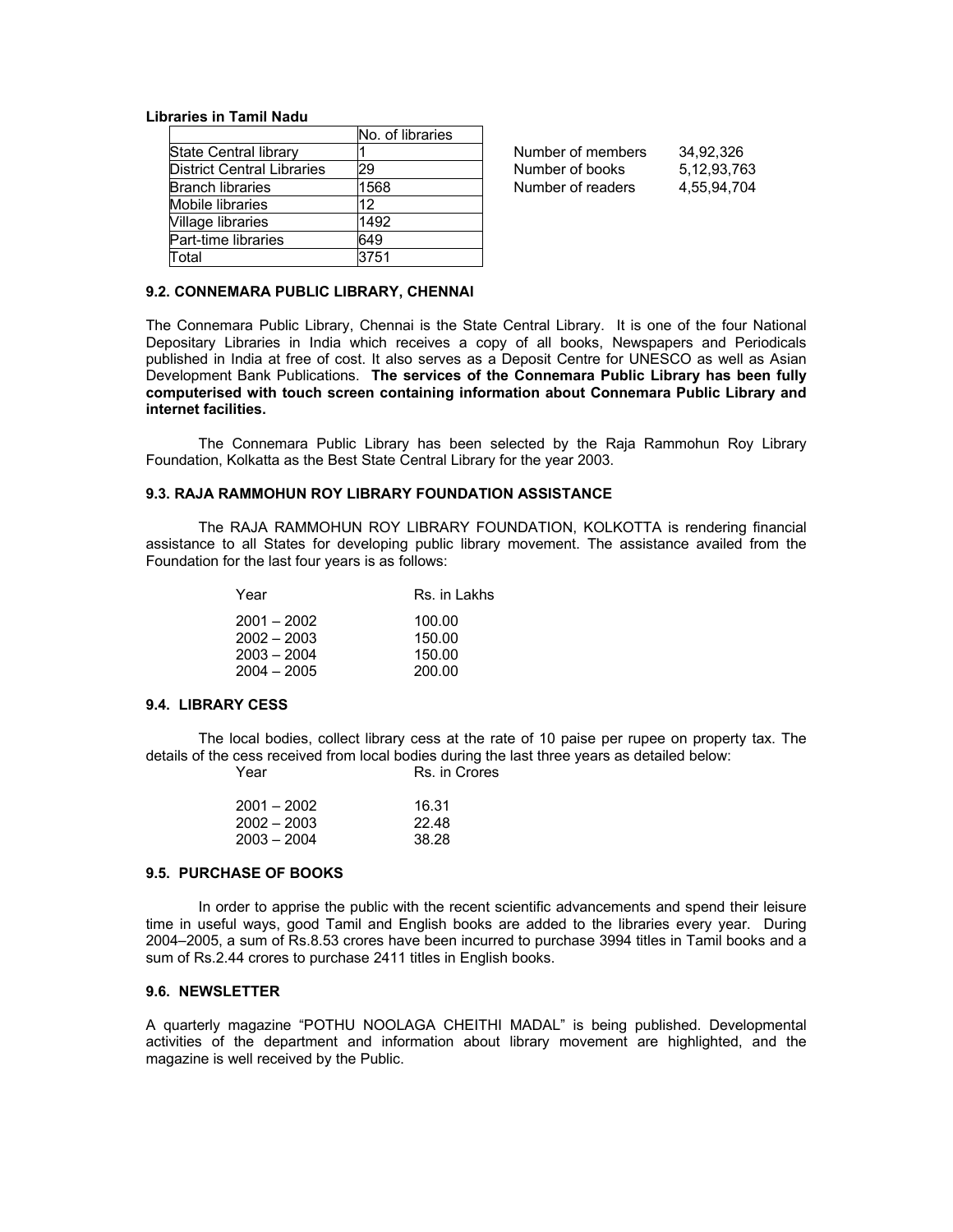#### **9.7. VASAKAR VATTAM (READERS FORUM)**

 In order to make the library movement a public movement and to inculcate the reading habit among the public, an organisation called VASAKAR VATTAM is formed for each and every library comprising of educationists, readers of the library, and local residents. This Forum is conducting Book Introduction / Literary Lectures periodically.

## **9.8. CIVIL SERVICES STUDY CIRCLE**

 For the benefit of the downtrodden and weaker sections and the youth to participate in the competitive examinations conducted by various organisations such as the Banking Recruitment Board, Railway Recruitment Board, Union Public Service Commission, Tamil Nadu Public Service Commission, etc. "Civil Service Study Circle" has been started in 150 libraries including District Central Libraries and Libraries located in Municipal areas.

### **9.9. CONSTRUCTION OF LIBRARY BUILDINGS**

 In order to make the public to read in an airy and spacious place, library buildings are being constructed for the libraries housed in rented buildings. Out of the total number of 3751 Libraries, 1340 Libraries are functioning in own buildings, 349 Libraries are functioning in rented buildings and 2062 Libraries are functioning in rent-free buildings. Buildings for 40 libraries are under construction at a total cost of Rs.264 lakhs.

#### **9.10. COMPUTERISATION**

In order to render efficient and speedy library service to the public with the use of modern technology, Computer facilities have been provided to all District Central Libraries.

 During 2004-2005, 10 prominent Libraries located at Coimbatore, Tirunelveli, Namakkal, Kancheepuram, Dharmapuri, Salem, Erode and Chennai Districts are being provided with Computers at a total cost of Rs.20/- lakhs with the financial assistance of Raja Rammohun Roy Library Foundation. Internet facilities will be provided in 100 Public Libraries located in Municipal areas by the Local Library Authority during 2005-2006.

## **9.11. BOOK EXHIBITION**

 In order to develop book reading and buying habit among the Public, a permanent book exhibition has been started at Connemara Public Library, Chennai during February 2004.